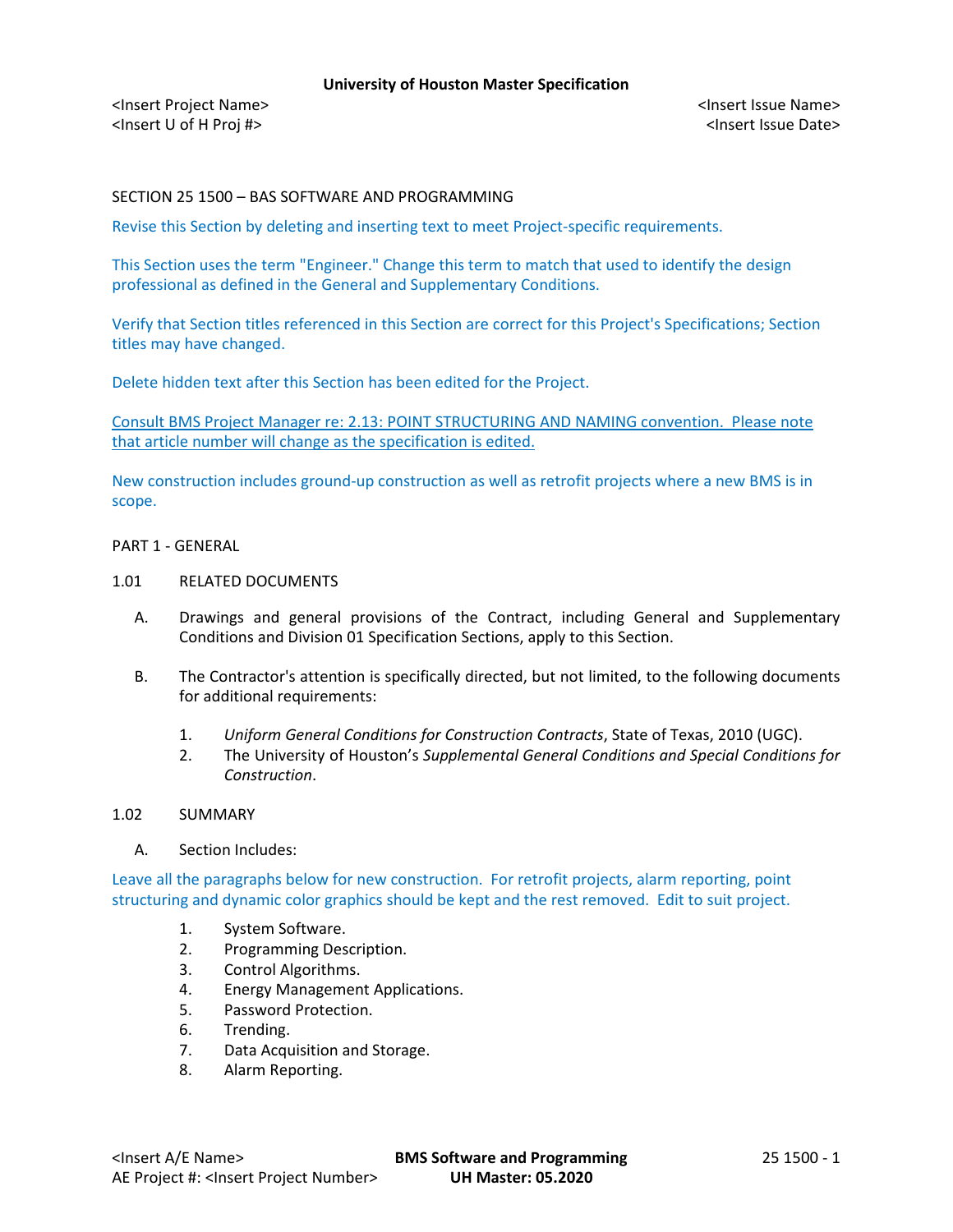<Insert Project Name> <Insert Issue Name> <Insert U of H Proj #> <Insert Issue Date>

- 9. Point Structuring.
- 10. Dynamic Color Graphics.

## Keep paragraph below for new construction. Remove for retrofit projects.

B. Fully configure systems and furnish and install all software, programming and dynamic color graphics for a complete and fully functioning system as specified.

Keep paragraph below for retrofit projects. Remove for new construction.

- A. Fully configure systems and furnish and install all software, programming and dynamic color graphics that completely integrate and operate from the existing system currently in operation at the institution. All access, programming, alarming, and system configuration shall be utilized from the existing system software and database without any third-party programs or gateways.
- B. Refer to Section 25 0000 "Building Management System (BMS) General" for general requirements as well as requirements for interface with Owner's WAN.
- C. Refer to Section 25 1400 "BMS Field Panels" for additional information regarding BMS hardware, including Building Controllers (BC), Advanced Application Specific Controller (AAC), and Application Specific Controllers (ASC).

#### 1.03 REFERENCE STANDARDS

- A. The latest published edition of a reference shall be applicable to this Project unless identified by a specific edition date.
- B. All reference amendments adopted prior to the effective date of this Contract shall be applicable to this Project.
- C. All materials, installation and workmanship shall comply with the applicable requirements and standards addressed within all references.

## Keep article below for new construction. Remove for retrofit projects.

## 1.04 LICENSING

A. Provide or upgrade all licensing for all software packages at all required workstations. BMS licensing shall allow unlimited simultaneous users for access to all aspects of the system including system access, workstations, points, programming, database management, graphics etc. No restrictions shall be placed on the licensing. All operator interface, programming environment, networking, database management and any other software used by the Contractor to install the system or needed to operate the system to its full capabilities shall be licensed and provided to the Owner.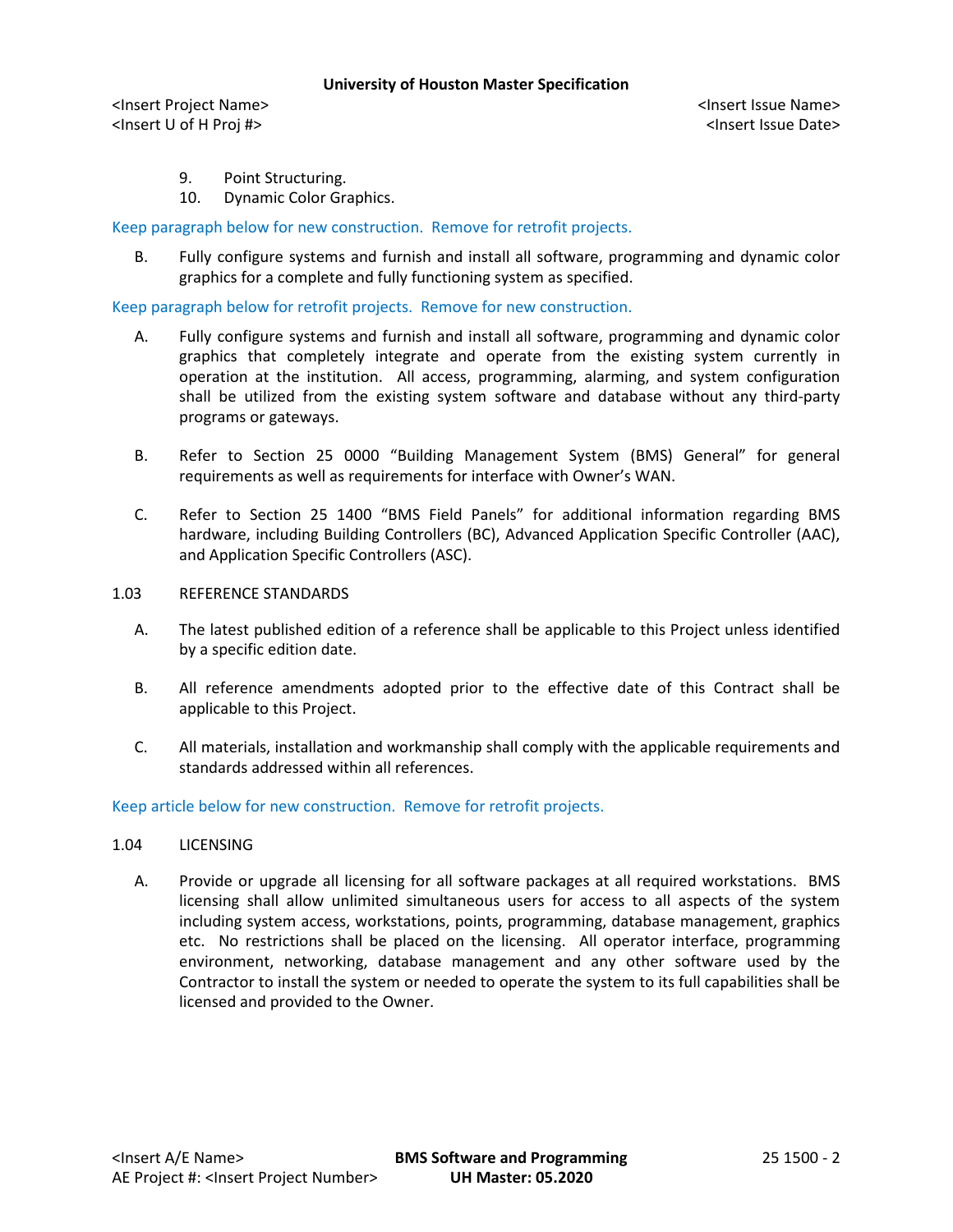<Insert Project Name> <Insert Issue Name> <Insert U of H Proj #> <Insert Issue Date>

- B. All software should be available on all Operator Workstations or CSSs provided, and on all Portable Operator Terminals. Hardware and software keys to provide all rights shall be installed on all workstations. At least two (2) sets of CDs shall be provided with backup software for all software provided, so that the Owner may reinstall any software as necessary. Include all licensing for workstation operating systems, and all required third-party software licenses.
- C. Provide licensing and original software copies for each OWS or CSS.
- D. Provide licensing and original software copies for each remote graphic workstation. Licenses for remote graphic workstations shall allow for access to any Site and shall not be restricted to accessing only the LANs included in this Project.
- E. In the last month of the Warranty Period, upgrade all software and firmware packages to the latest release (version) in effect at the end of the Warranty Period.
- F. Refer to Section 25 0000 "Building Management System (BMS) General" for further requirements.

# PART 2 - PRODUCTS

Keep article below for new construction. Remove for retrofit projects.

- 2.01 GENERAL
	- A. All materials shall meet or exceed all applicable referenced standards, federal, state and local requirements, and conform to codes and ordinances of authorities having jurisdiction.

Keep article below for new construction. Remove for retrofit projects.

- 2.02 SYSTEM SOFTWARE-GENERAL
	- A. Functionality and Completeness: Contractor shall furnish and install all software and programming necessary to provide a complete and functioning system as specified. Contractor shall include all software and programming not specifically itemized in these Specifications, which is necessary to implement, maintain, operate, and diagnose the system in compliance with these Specifications.
	- B. Configuration: The software shall support the system as a distributed processing network configuration.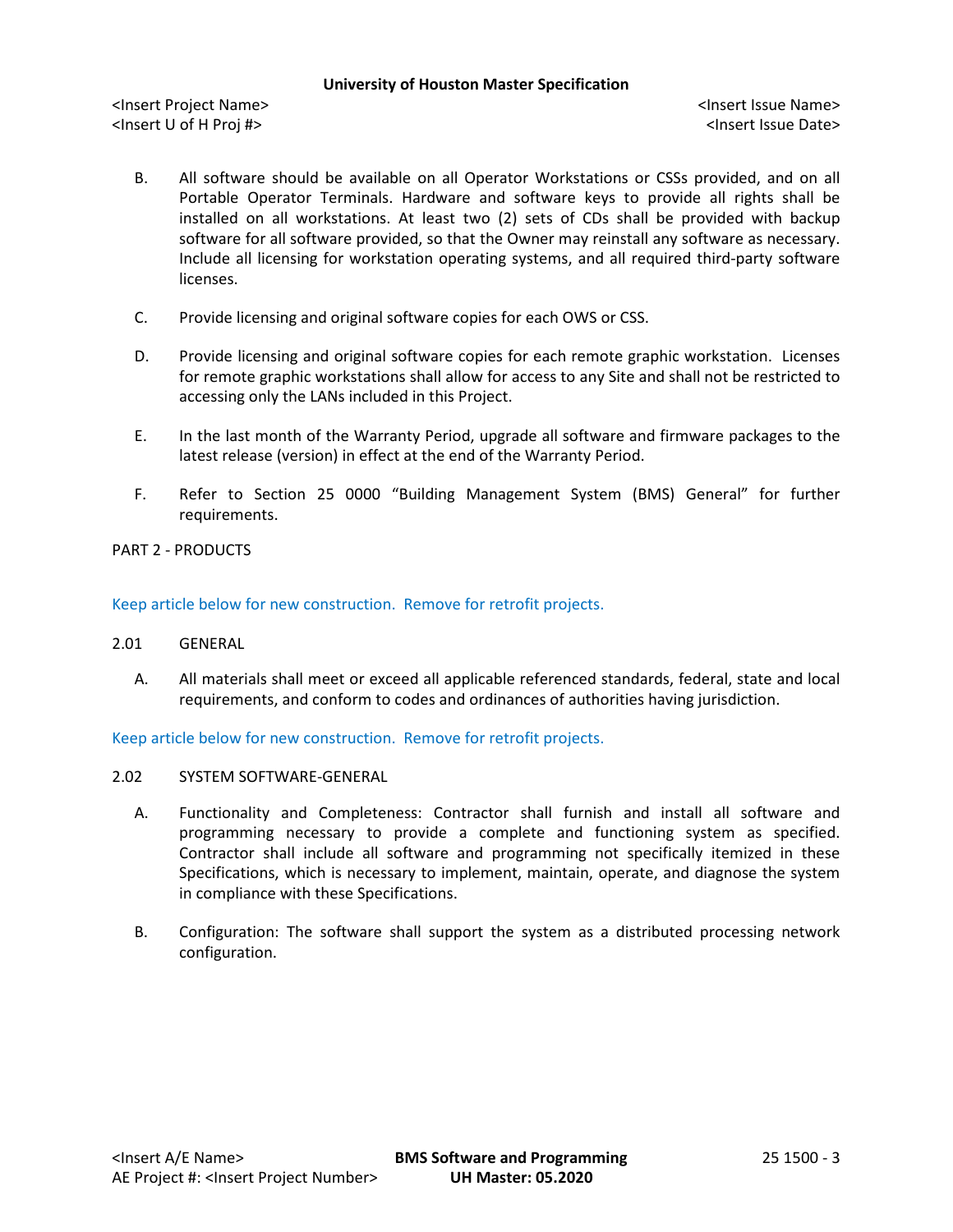Keep article below for new construction. Remove for retrofit projects.

## 2.03 CONTROLLER SOFTWARE

- A. BC Software Residency: Each BC as defined below shall be capable of control and monitoring of all points physically connected to it. All software including the following shall reside and execute at the BC:
	- 1. Real-Time Operating System software.
	- 2. Real-Time Clock/Calendar and network time synchronization.
	- 3. BC diagnostic software.
	- 4. LAN Communication software/firmware.
	- 5. Direct Digital Control software.
	- 6. Alarm Processing and Buffering software.
	- 7. Energy Management software.
	- 8. Data Trending, Reporting, and Buffering software.
	- 9. I/O (physical and virtual) database.
	- 10. Remote Communication software.
- B. AAC/ASC Software Residency: Each AAC/ASC as defined below shall be capable of control and monitoring of all points physically connected to it. As a minimum, software including the following shall reside and execute at the AAC/ASC. Other software to support other required functions of the AAC/ASC may reside at the BC or LAN interface device (specified in Section 25 3000, "BMS Communication Devices") with the restrictions/exceptions per application provided in Section 25 1400 "BMS Field Panels."
	- 1. Real-Time Operating System software.
	- 2. AAC/ASC diagnostic software.
	- 3. LAN Communication software.
	- 4. Control software applicable to the unit it serves that will support a single mode of operation.
	- 5. I/O (physical and virtual) database to support one mode of operation.
- C. Stand Alone Capability: BC shall continue to perform all functions independent of a failure in other BC/AAC/ASC or other communication links to other BCs/AACs/ASCs. Trends and runtime totalization shall be retained in memory. Runtime totalization shall be available on all digital input points that monitor electric motor status. Refer also to Section 25 1400, "BMS Field Panels" for other aspects of stand-alone functionality.
- D. Operating System: Controllers shall include a real-time operating system resident in ROM. This software shall execute independently from any other devices in the system. It shall support all specified functions. It shall provide a command prioritization scheme to allow functional override of control functions. Refer also to Section 25 1400 "BMS Field Panels" for other aspects of the controller's operating system.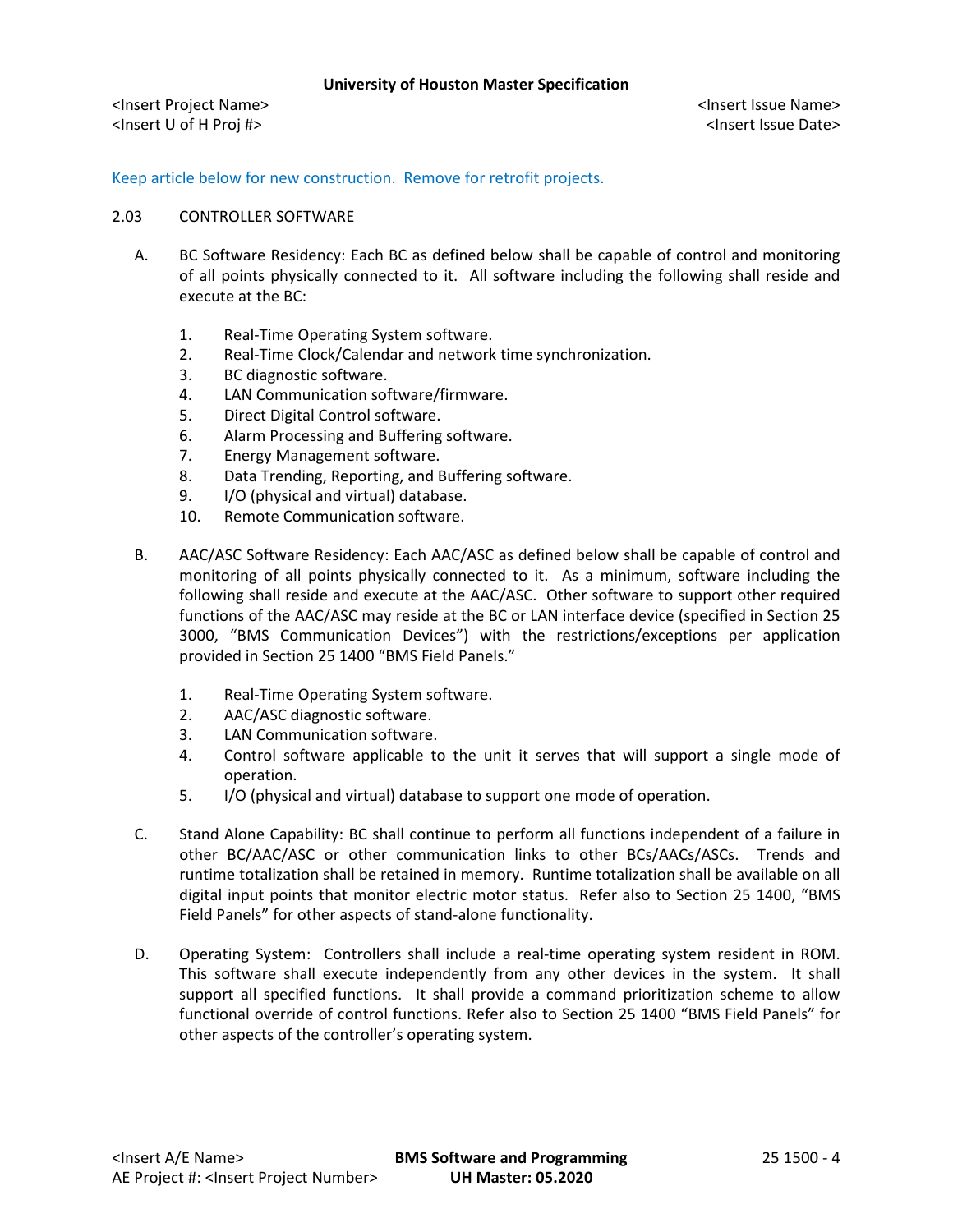- E. Network Communications: Each controller shall include software/firmware that supports the networking of CUs on a common communications trunk that forms the respective LAN. Network support shall include the following:
	- 1. Building Controller/Primary LAN shall be a high-speed network designed and optimized for control system communication. If a Primary LAN communications trunk is severed, BCs shall reconfigure into two separate LANs and continue operations without interruption or Operator intervention.
	- 2. Controller communication software shall include error detection, correction, and retransmission to ensure data integrity.
	- 3. Operator/System communication software shall facilitate communications between other BCs, all subordinate AACs/ASCs (including CIDs—Chiller Controls Interface Device), Gateways and LAN Interface Devices or Operator Workstations. Software shall allow point interrogation, adjustment, addition/deletion, and programming while the controller is on line and functioning without disruption to unaffected points. The software architecture shall allow networked controllers to share selected physical and virtual point information throughout the entire system.
- F. Point Database/Summary Table:
	- 1. All points included in the typical equipment point list must be represented to Owner's WAN in a common, open protocol format. All points should be provided as BACnet standard analog, binary, schedule, or trend objects. Naming conventions for these points and network addressing are discussed in Part 3 of this Section.
	- 2. Point/system database creation and modification shall be via a user-friendly, menudriven program. System software shall support virtual or logic point (points not representing a physical I/O) creation. Software shall support virtual points with all services specified herein. Database software shall support definition of all parameters specified in Part 3 of this Section for a given point type. If database does not support all these parameters, software module shall be created and attached to the points which accomplish the respective function.
- G. Diagnostic Software: Controller software shall include diagnostic software that checks memory and communications and reports any malfunctions
- H. Alarm/Messaging Software: Controller software shall support alarm/message processing and buffering software as more fully specified below.
- I. Application Programs: CUs shall support and execute application programs as more fully specified below:
	- 1. All Direct Digital Control software, Energy Management Control software, and functional block application programming software templates shall be provided in a 'ready-to-use' state and shall not require (but shall allow) Owner programming without the need for contacting BMS manufacturer or vendor.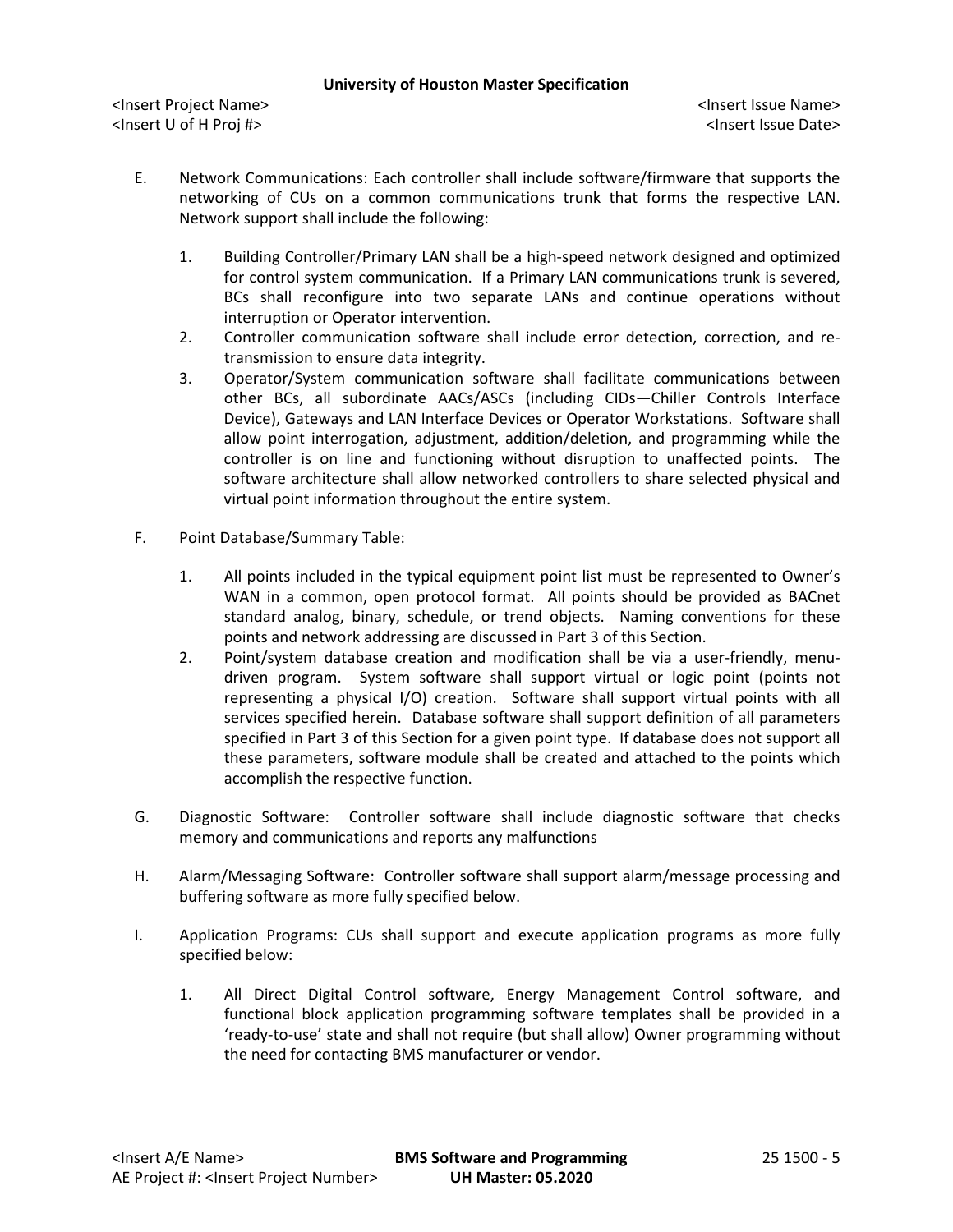- 2. Line programs shall supply preprogrammed functions to support these energy management and functional block application algorithms. All functions shall be provided with printed narratives and/or flow diagrams to document algorithms and how to modify and use them.
- J. Security: Controller software shall support multiple level password access restriction as more fully specified below.
- K. Direct Digital Control: Controller shall support application of Direct Digital Control Logic. All logic modules shall be provided pre-programmed with written documentation to support their application. Provide the following logic modules as a minimum:
	- 1. Proportional-Integral-Derivative (PID) control with analog, PWM and floating output.
	- 2. Two Position control (Hi or Low crossing with deadband).
	- 3. Single-Pole Double-Throw relay.
	- 4. Delay Timer (delay-on-make, delay-on-break, and interval).
	- 5. Hi/Low Selection.
	- 6. Reset or Scaling Module.
	- 7. Logical Operators (And, Or, Not, Xor).
- L. Psychrometric Parameters: Controller software shall provide preprogrammed functions to calculated and present psychrometric parameters (given temperature and relative humidity) including the following as a minimum: Enthalpy, Wet Bulb Temperature.
- M. Updating/Storing Application Data: Site-specific programming residing in volatile memory shall be uploadable/downloadable from an OWS or CSS connected locally, to the Primary LAN, to the Local Supervisory LAN and remotely via the internet and modem and telephone lines as applicable but all must be available. Initiation of an upload or download shall include all the following methods: Manually, Scheduled, and Automatically upon detection of a loss or change.
- N. Restart: System software shall provide for orderly shutdown upon loss of power and automatic restart upon power restoration. Volatile memory shall be retained; outputs shall go to programmed fail (open, closed, or last) position. Equipment restart shall include a user definable time delay on each piece of equipment to stagger the restart. Loss of power shall be alarmed at operator interface indicating date and time.
- O. Time Synchronization: Operators shall be able to set the time and date in any device on the network that supports time-of-day functionality. The operator shall be able to select to set the time and date for an individual device, devices on a single network, or all devices simultaneously. Automatic time synchronization shall be provided.
- P. Miscellaneous Calculations: System software shall automate calculation of psychometric functions, calendar functions, kWh/kW, and flow determination and totalization from pulsed or analog inputs, curve-fitting, look-up table, input/output scaling, time averaging of inputs and A/D conversion coefficients.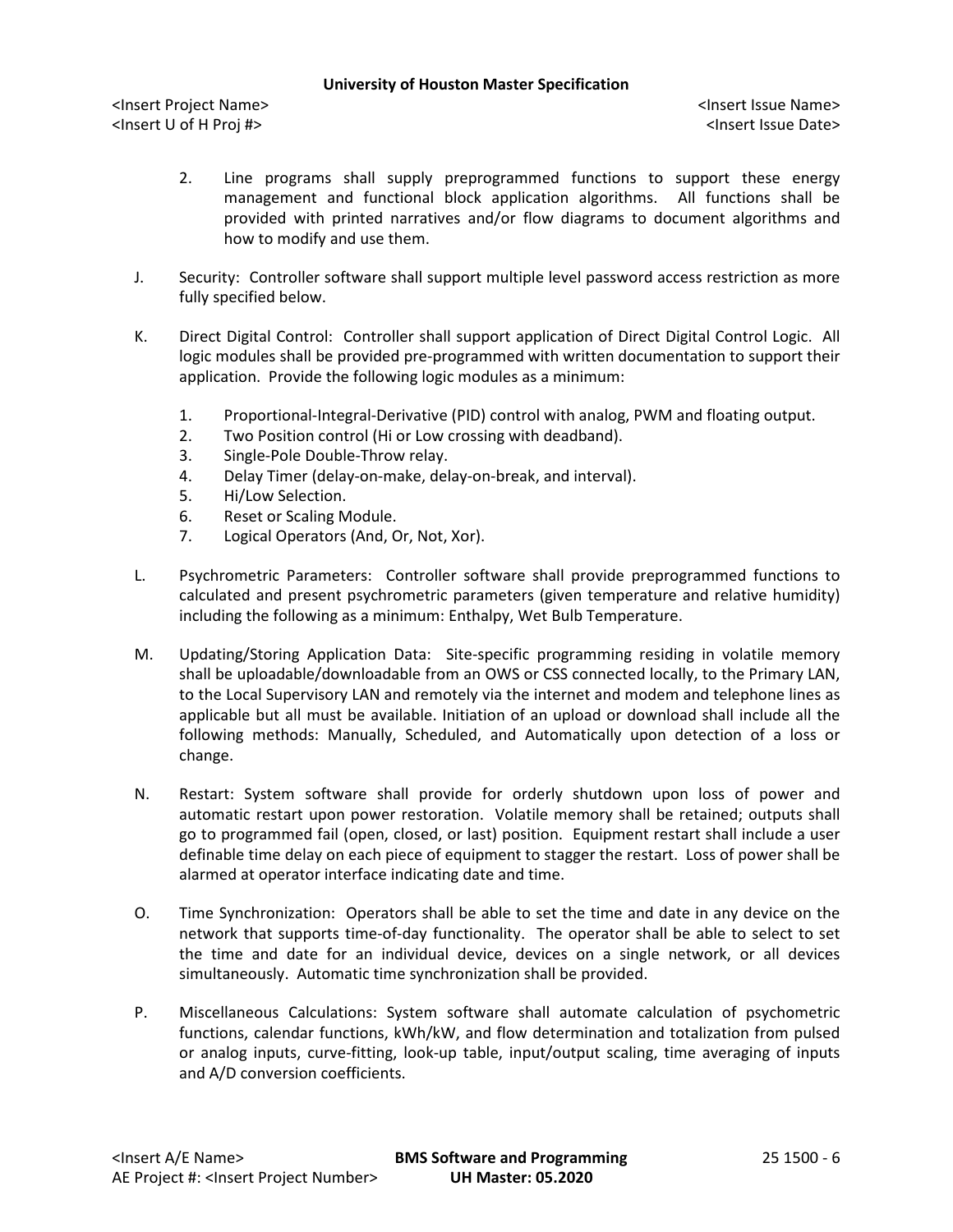<Insert Project Name> <Insert Issue Name> <Insert U of H Proj #> <Insert Issue Date>

# Keep article below for new construction. Remove for retrofit projects.

### 2.04 APPLICATION PROGRAMMING DESCRIPTION

- A. The application software shall be user programmable.
- B. This Specification generally requires a programming convention that is logical, easy to learn, use, and diagnose. General approaches to application programming shall be provided by one, or a combination, of the following conventions:
	- 1. Point Definition: provide templates customized for point type, to support input of individual point information. Use standard BACnet Objects as applicable.
	- 2. Graphical Block Programming: Manipulation of graphic icon 'blocks', each of which represents a subroutine, in a functional/logical manner forming a control logic diagram. Blocks shall allow entry of adjustable settings and parameters via pop-up windows. Provide a utility that shall allow the graphic logic diagrams to be directly compiled into application programs. Logic diagrams shall be viewable either off-line, or on-line with real-time block output values.
	- 3. Functional Application Programming: Pre-programmed application specific programs that allow/require limited customization via 'fill-in-the-blanks' edit fields. Typical values would be setpoints gains, associated point names, alarm limits, etc.
	- 4. Line Programming: Textual syntax-based programming in a language, similar to BASIC, designed specifically for HVAC control. Subroutines or functions for energy management applications, setpoints, and adjustable parameters shall be customizable, but shall be provided preprogrammed and documented.
- C. Provide a means for testing and/or debugging the control programs both off-line and on-line.

## Keep article below for new construction. Remove for retrofit projects.

## 2.05 ENERGY MANAGEMENT APPLICATIONS

- A. System shall have the ability to perform the following energy management routines via preprogrammed function blocks or template programs. As a minimum provide the following:
	- 1. Time-of-Day Scheduling.
	- 2. Calendar-Based Scheduling.
	- 3. Holiday Scheduling.
	- 4. Temporary Schedule Overrides.
	- 5. Optimal Start/Optimal Stop-based on space temperature offset, outdoor air temperature, and building heating and cooling capacitance factors as a minimum.
	- 6. Night Setback and Morning Recovery Control, with ventilation only during occupancy.
	- 7. Economizer Control (enthalpy or dry-bulb).
	- 8. Peak Demand Limiting / Load Shedding.
	- 9. Dead Band Control.
- B. All programs shall be executed automatically without the need for operator intervention and shall be flexible enough to allow operator customization.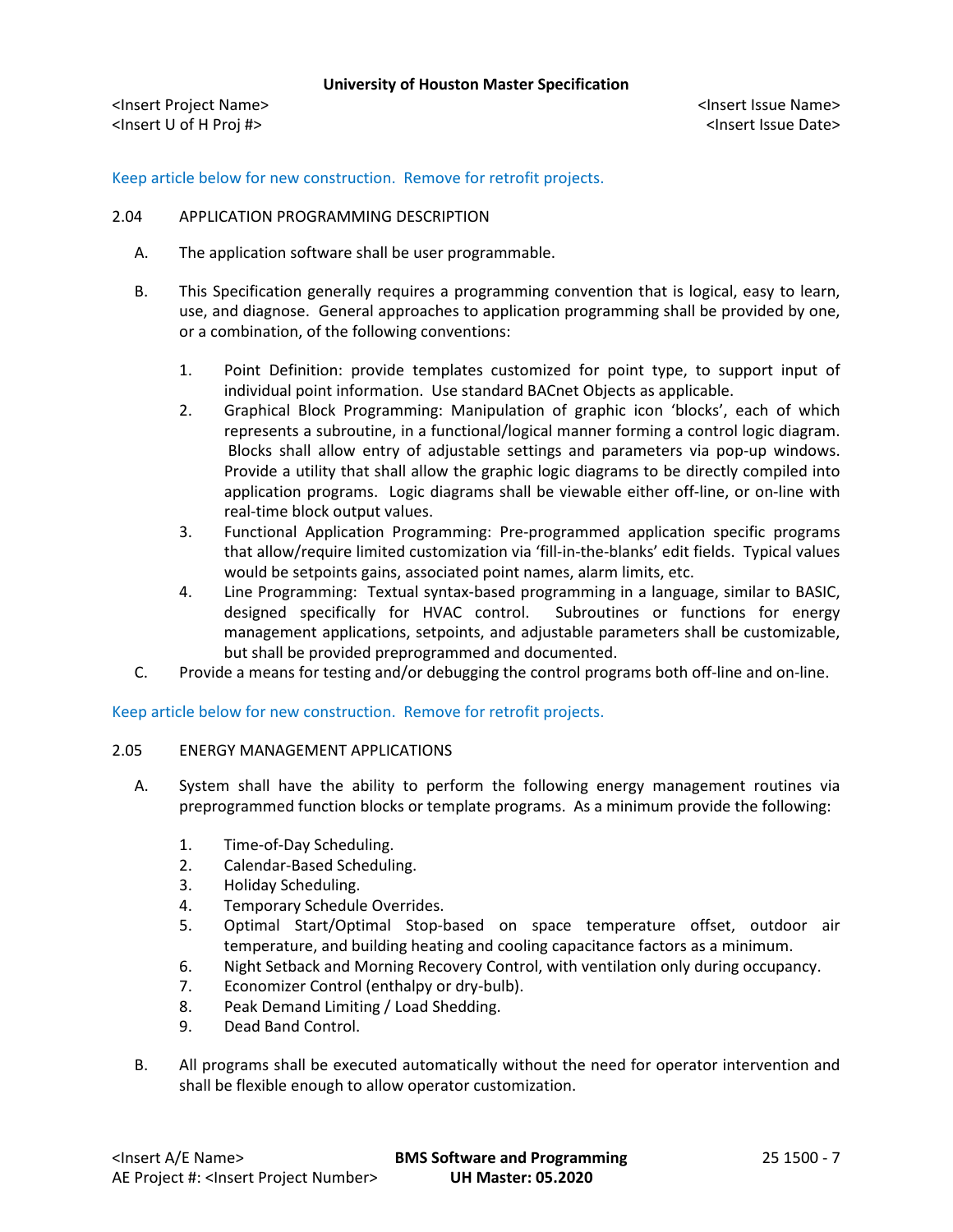Keep article below for new construction. Remove for retrofit projects.

## 2.06 PASSWORD PROTECTION

- A. Multiple-level password access protection shall be provided to allow the Owner's authorized BMS Administrator to limit workstation control, display and database manipulation capabilities as BMS Administrator deems appropriate for each user, based upon an assigned user name with a unique password.
- B. All passwords for the system shall be provided to the Owner including administrator, dealer, or factory level passwords for the systems provided under this Project.
- C. Passwords shall restrict access to all Control Units.
- D. Each user name shall be assigned to a discrete access level. A minimum of five (5) levels of access shall be supported. Alternately, a comprehensive list of accessibility/functionality items shall be provided, to be enabled or disabled for each user.
- E. A minimum of 250 user names shall be supported per Owner's direction.
- F. Operators shall be able to perform only those commands available for the access level assigned to their user name.
- G. User-definable, automatic log-off timers of from 1 to 60 minutes shall be provided to prevent operators from inadvertently leaving interface device software on-line.

Keep article below for new construction. Remove for retrofit projects.

## 2.07 ALARM AND EVENT MANAGEMENT REPORTING

- A. Alarm management shall be provided to monitor, buffer, and direct alarms and messages to operator devices and memory files. Each BC shall perform distributed, independent alarm analysis and filtering to minimize operator interruptions due to non-critical alarms, minimize network traffic, and prevent alarms from being lost. At no time shall a BCs ability to report alarms be affected by either operator activity at an Operator Workstation or local handheld device, or by communications with other panels on the network.
	- 1. Alarm Descriptor: Each alarm or point change shall include that point's English language description, and the time and date of occurrence. In addition to the alarm's descriptor and the time and date, the user shall be able to print, display and store an alarm message to more fully describe the alarm condition or direct operator response.
	- 2. Alarm Prioritization:
		- a. The software shall allow users to define the handling and routing of each alarm by their assignment to discrete priority levels.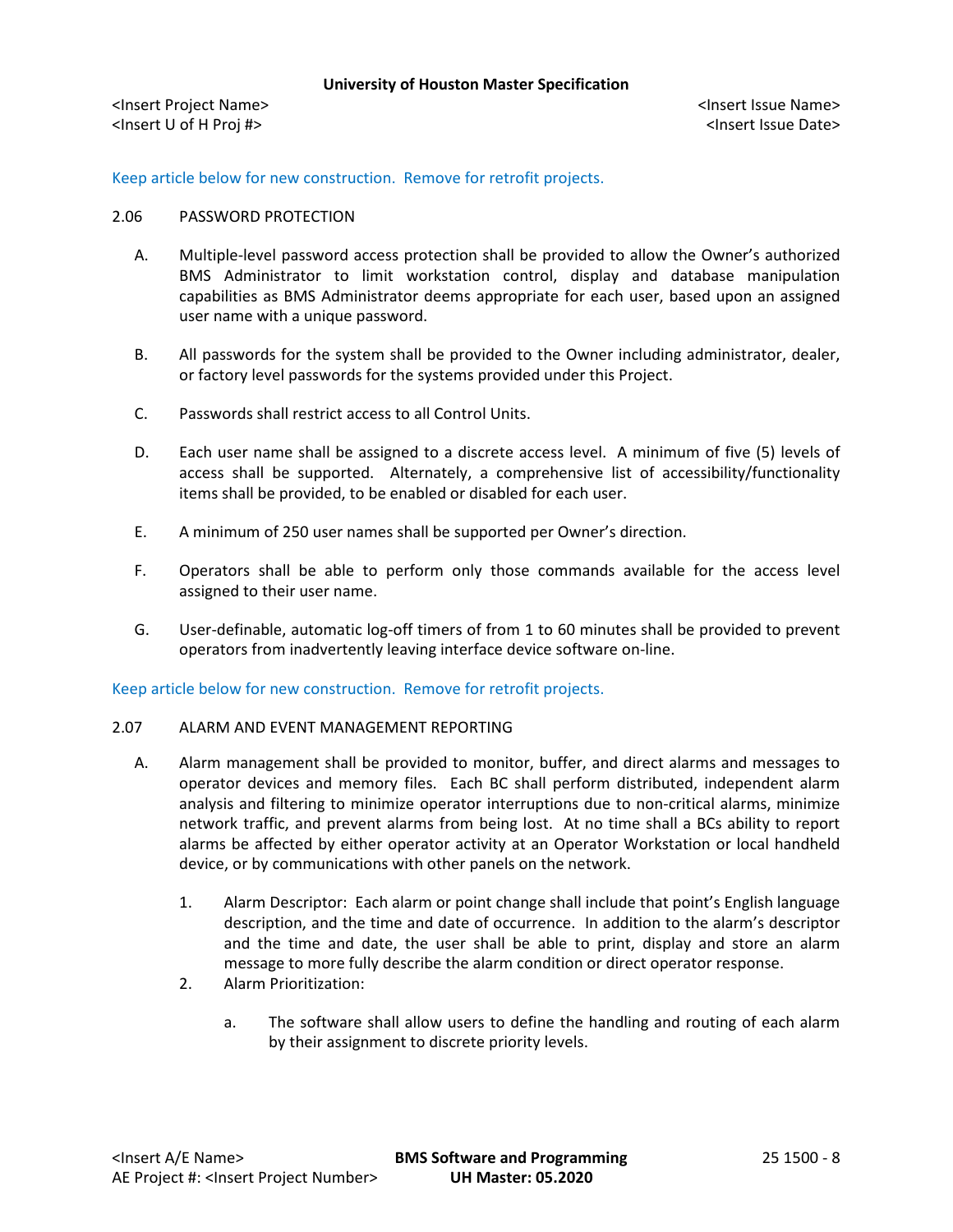- b. A minimum of ten (10) priority levels shall be provided. For each priority level, users shall have the ability to enable or disable an audible tone whenever an alarm is reported and whenever an alarm returns to normal condition.
- c. All alarms shall display at the appropriate workstation alarm screen and each shall be assigned with the correct color and numeric value of priority.
- d. Software shall have the ability to automatically send email or text message to specific personnel for varying levels of alarms. The ability to message personnel shall be able to be modified and/or disabled easily.
- e. Attention needs to be considered where instantaneous on/off alarms may occur and defined as being nuisance alarms. These types of alarms that activate and deactivate in a short time period shall be delayed or enhanced in such a way to prevent them from becoming nuisance alarms.
- f. Users shall have the ability to manually inhibit alarm reporting for each individual alarm and for each priority level. Contractor shall coordinate with the Owner on establishing alarm priority definitions.
- 3. Alarm Report Routing: Each alarm shall be associated with a priority level and unique user-defined list of operator devices including any combination of local or remote workstations, printers, workstation disk files, e-mail addresses, and cell phones. All alarms associated with a given priority level shall be routed to all operator devices on the user-defined list associated with that priority level. For each priority level, alarms shall be automatically routed to a default operator device in the event that alarms are unable to be routed to any operator device assigned to the priority level.
- 4. Alarm Acknowledgment: For alarm priority levels that are directed to a workstation screen, an indication of alarm receipt shall be displayed immediately regardless of the application in use at the workstation and shall remain on the screen until acknowledged by a user having a password that allows alarm acknowledgment. Upon acknowledgment, the complete alarm message string (including date, time, and user name of acknowledging operator) shall be stored in a selected file on the workstation hard disk.
- B. Any operator shall be able to receive a summary of all alarms regardless of acknowledgement status; for which a particular recipient is enrolled for notification; based on current event state; based on the particular event algorithm (e.g., change of value, change of state, out of range, and so on); alarm priority; and notification class.
- C. Alarming Services:
	- 1. All alarms and events shall be implemented using standard BACnet event detection and notification mechanisms. The workstation shall receive BACnet alarm and event notifications from any gateway or BACnet controller in the system and display them to an operator.
	- 2. The alarm shall be linked to the system graphic it corresponds to. Either intrinsic reporting or algorithmic change reporting may be used but the intrinsic reporting method is preferred.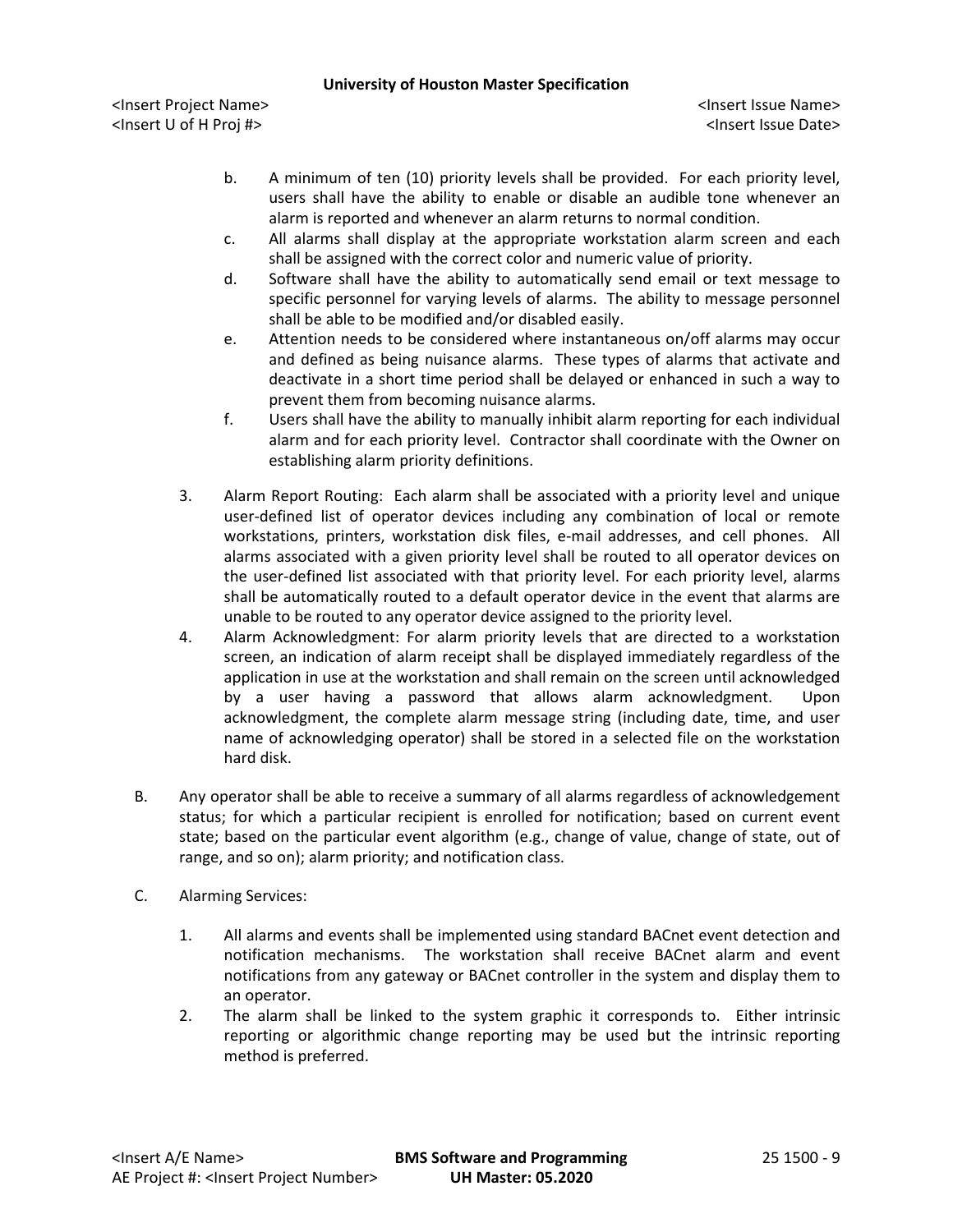<Insert Project Name> <Insert Issue Name> <Insert U of H Proj #> <Insert Issue Date>

- 3. The workstation shall also log alarms and events, provide a way for an operator with sufficient privilege to acknowledge alarms, and log acknowledgements of alarms. It shall be possible for an operator to receive, at any time, a summary of all alarms that are currently in effect at any Site whether or not they have been acknowledged. Operators shall also be able to view and change alarm limits for any alarm at the appropriate password level
- D. Alarm Historical Database: The database shall store all alarms and events object occurrences in an ODBC or an OLE database-compliant relational database. Provide a commercially available ODBC driver or OLE database data provider, which would allow applications to access the data using standard Microsoft Windows Data Services.
- E. Submit all alarms per Section 25 0000 "Building Management Systems (BMS) General."

## Keep article below for new construction. Remove for retrofit projects.

## 2.08 TRENDING

- A. The software shall display historical data in both a tabular and graphical format. The requirements of this trending shall include the following:
	- 1. Provide trends for all physical points, virtual points and calculated variables.
	- 2. BACnet Trend Objects are required and all trend data shall be stored in relational database format as specified in herein under Data Acquisition and Storage.
	- 3. In the graphical format, the trend shall plot at least four (4) different values for a given time period superimposed on the same graph. The four (4) values shall be distinguishable by using unique colors. In printed form the four (4) lines shall be distinguishable by different line symbology. Displayed trend graphs shall indicate the engineering units for each trended value.
	- 4. The sample rate and data selection shall be selectable by the operator.
	- 5. The trended value range shall be selectable by the operator.
	- 6. Where trended values on one table/graph are COV, software shall automatically fill the trend samples between COV entries.
- B. Control Loop Performance Trends: Controllers incorporating PID control loops shall also provide high resolution sampling in less than six second increments for verification of control loop performance.
- C. Data Buffering and Archiving: Trend data shall be buffered at the BC, and uploaded to hard disk storage when archival is desired. All archived trends shall be transmitted to the on-Site OWS or CSS as applicable. Uploads shall occur based upon a user-defined interval, manual command, or automatically when the trend buffers become full.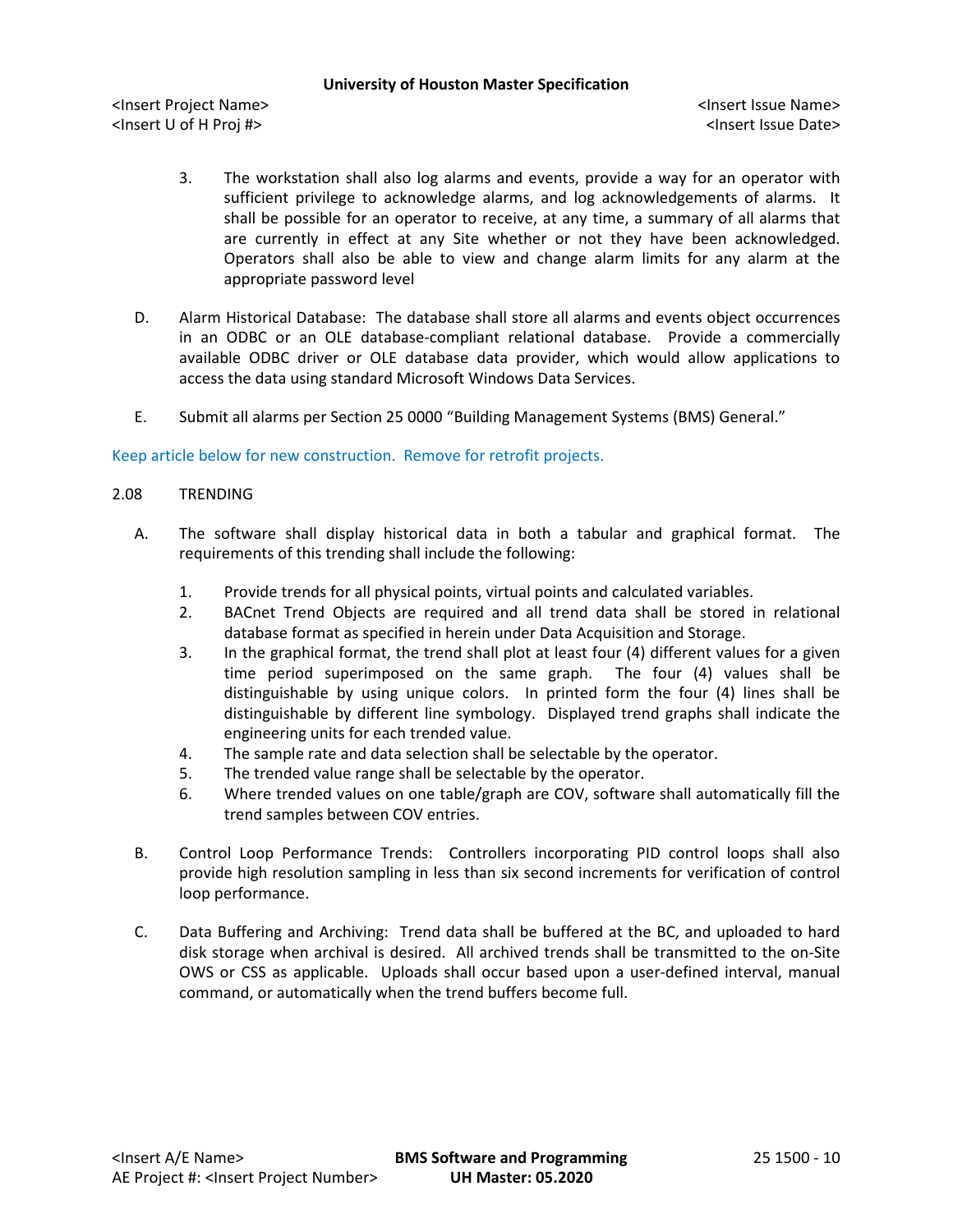<Insert Project Name> <Insert Issue Name> <Insert U of H Proj #> <Insert Issue Date>

- D. Time Synchronization: Provide a time master that is installed and configured to synchronize the clocks of all BACnet devices supporting time synchronization. Synchronization shall be done using Coordinated Universal Time (UTC). All trend sample times, both BACnet and LonTalk, shall be able to be synchronized. The frequency of time synchronization message transmission shall be selectable by the operator.
- E. Submit all Trends per Section 25 0000 "Building Management Systems (BMS) General."

Keep article below for new construction. Remove for retrofit projects.

## 2.09 DYNAMIC PLOTTING

A. Provide a utility to dynamically plot in real-time at least four (4) values on a given 2 dimensional dynamic plot/graph with at least two Y-axes. At least five (5) dynamic plots shall be allowed simultaneously.

Keep article below for new construction. Remove for retrofit projects.

# 2.10 DATA ACQUISITION AND STORAGE

- A. All points included in the typical equipment point list must be represented in a common, open or accessible format. All points should be provided as BACnet standard analog, binary, schedule, or trend objects. Naming conventions for these points and network addressing are discussed in the 'Point Naming Conventions' paragraph below.
- B. Data from the BMS shall be stored in relational database format. The format and the naming convention used for storing the database files shall remain consistent across the database and across time. The relational structure shall allow for storage of any additional data points, which are added to the BMS in future. The metadata/schema or formal descriptions of the tables, columns, domains, and constraints shall be provided for each database.
- C. The database shall allow applications to access the data while the database is running. The database shall not require shutting down to provide read-write access to the data. Data shall be able to be read from the database without interrupting the continuous storage of trend data being carried by the BMS.
- D. The database shall be ODBC or OLE database compliant. Provide a commercially-available ODBC driver or OLE database data provider, which would allow applications to access the data via Microsoft Windows standard data access services.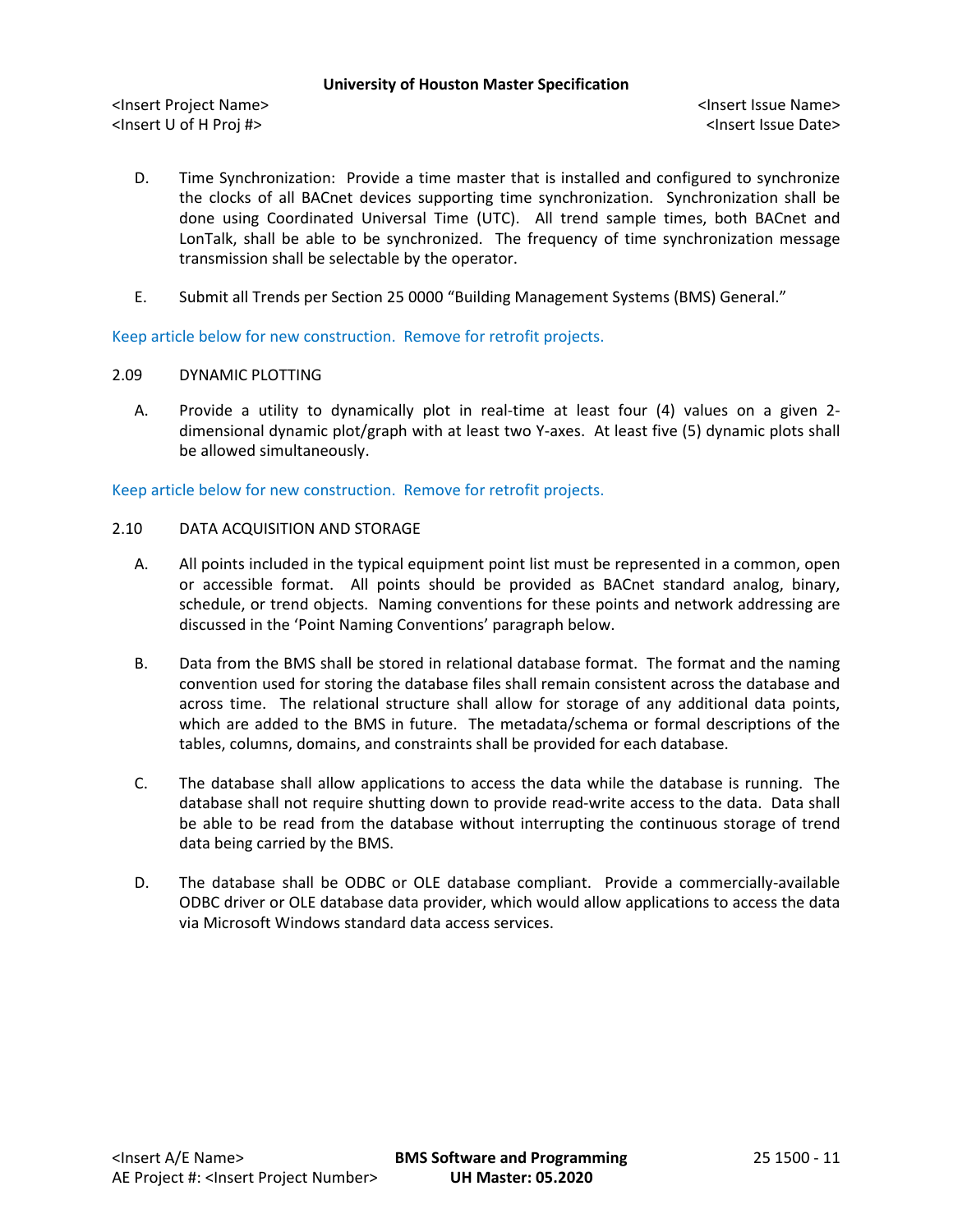Keep article below for new construction. Remove for retrofit projects.

## 2.11 TOTALIZATION

- A. The software shall support totalizing analog, digital, and pulsed inputs and be capable of accumulating, storing, and converting these totals to engineering units used in the documents. These values shall generally be accessible to the Operator Interfaces to support managementreporting functions.
- B. Totalization of electricity use/demand shall allow application of totals to different rate periods, which shall be user definable.
- C. When specified to provide electrical or utility Use/Demand, the Contractor shall obtain from the local utility all information required to obtain meter data, including k factors, conversion constants, and the like.

Keep article below for new construction. Remove for retrofit projects.

- 2.12 EQUIPMENT SCHEDULING
	- A. Provide a graphic utility for user-friendly operator interface to adjust equipment-operating schedules.
	- B. All operators shall be able to view the entries for a schedule. Operators with sufficient privilege shall be able to modify schedule entries from any workstation.
	- C. Scheduling feature shall include multiple seven-day master schedules, plus holiday schedule, each with start time and stop time. Master schedules shall be individually editable for each day and holiday.
	- D. Scheduling feature shall allow for each individual equipment unit to be assigned to one of the master schedules.
	- E. Timed override feature shall allow an operator to temporarily change the state of scheduled equipment. An override command shall be selectable to apply to an individual unit, all units assigned to a given master schedule, or to all units in a building. Timed override shall terminate at the end of an operator selectable time, or at the end of the scheduled occupied/unoccupied period, whichever comes first. A password level that does not allow assignment of master schedules shall allow a timed override feature.
	- F. A yearly calendar feature shall allow assignment of holidays, and automatic reset of system real time clocks for transitions between daylight savings time and standard time.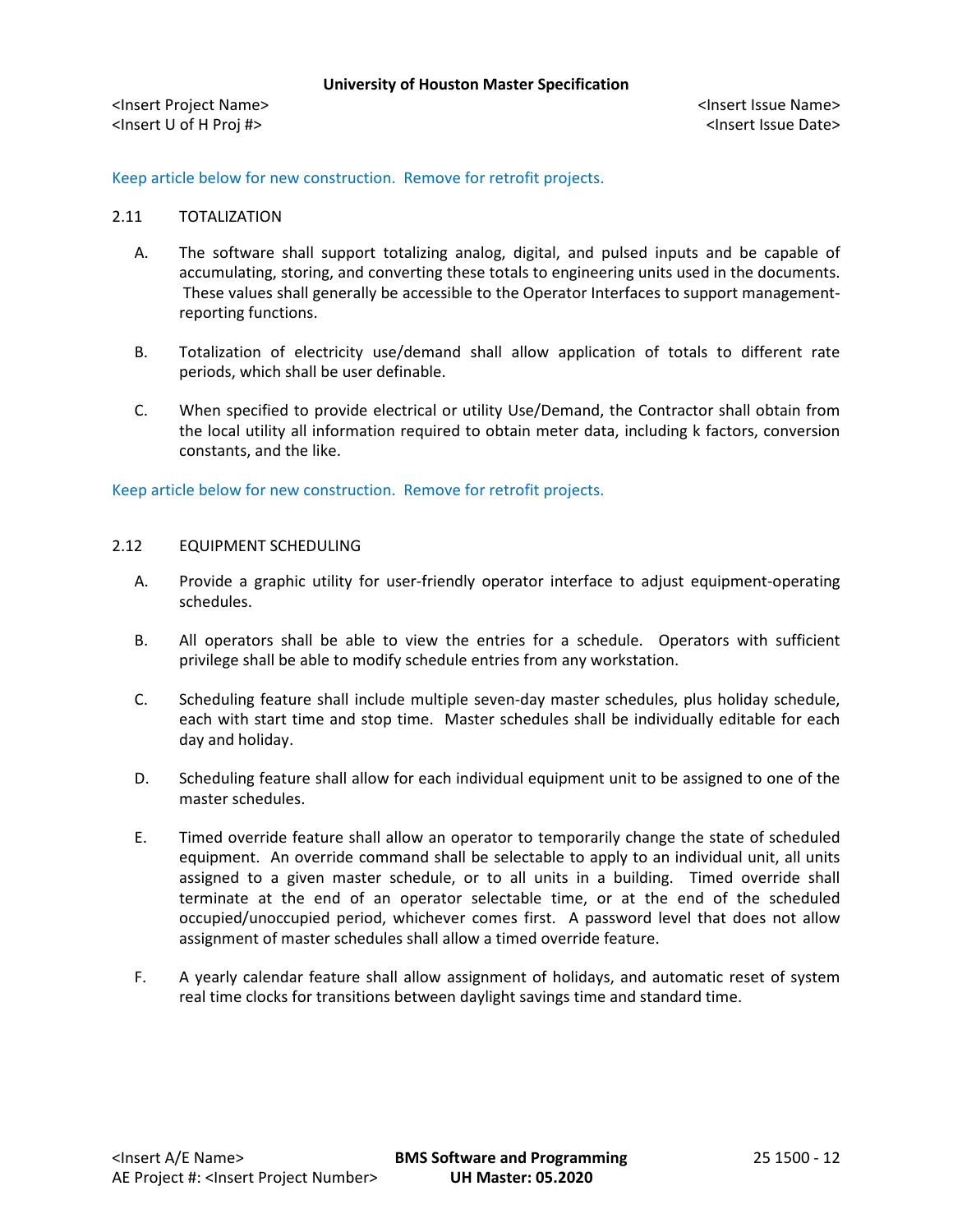Consult BMS Project Manager for proper point structuring and naming. Edit to suit project after consulting BMS project manager.

# 2.13 POINT STRUCTURING AND NAMING

- A. General:
	- 1. The intent of this Section is to require a consistent means of naming points across the Owner's WAN. Contractor shall configure the systems from the perspective of the Owner's WAN, not solely the local Project.
	- 2. The following requirement establishes a standard for naming points and addressing Buildings, Networks, Devices, Instances, and the like.
	- 3. The convention is tailored towards the Owner's WAN and as such, the interface shall always use this naming convention.
	- 4. Native BACnet systems shall also use this naming convention. For non-BACnet systems, the naming convention shall be implemented as much as practical, and any deviations from this naming convention shall be approved by the Owner.
	- 5. Each controller shall have English language descriptors for all system points, variables, parameters etc. located and accessible form the controller memory. All point naming shall match between all system files and record documents.

# Keep paragraph below for retrofit projects. Remove for new construction.

- 6. Where an existing point naming convention exists on retrofit projects, the new point naming convention shall match the existing point naming convention. Review with Owner prior to proceeding.
- B. Point Summary Table:
	- 1. The term 'Point' is a generic description for the class of object represented by analog and binary inputs, outputs, and values.
	- 2. With each schematic, Contractor shall provide a Point Summary Table listing:
		- a. Building code (3 digit building acronym).
		- b. Floor code.
		- c. Room number.
		- d. Sub room letter.
		- e. Equipment type.
		- f. Equipment number.
		- g. Equipment code.
		- h. Full point name (see Point Naming Convention paragraph).
		- i. Point description.
		- j. Ethernet backbone network number.
		- k. Network number.
		- l. Device ID.
		- m. Device MAC address.
		- n. Object ID (object type, instance number).
		- o. Engineering units.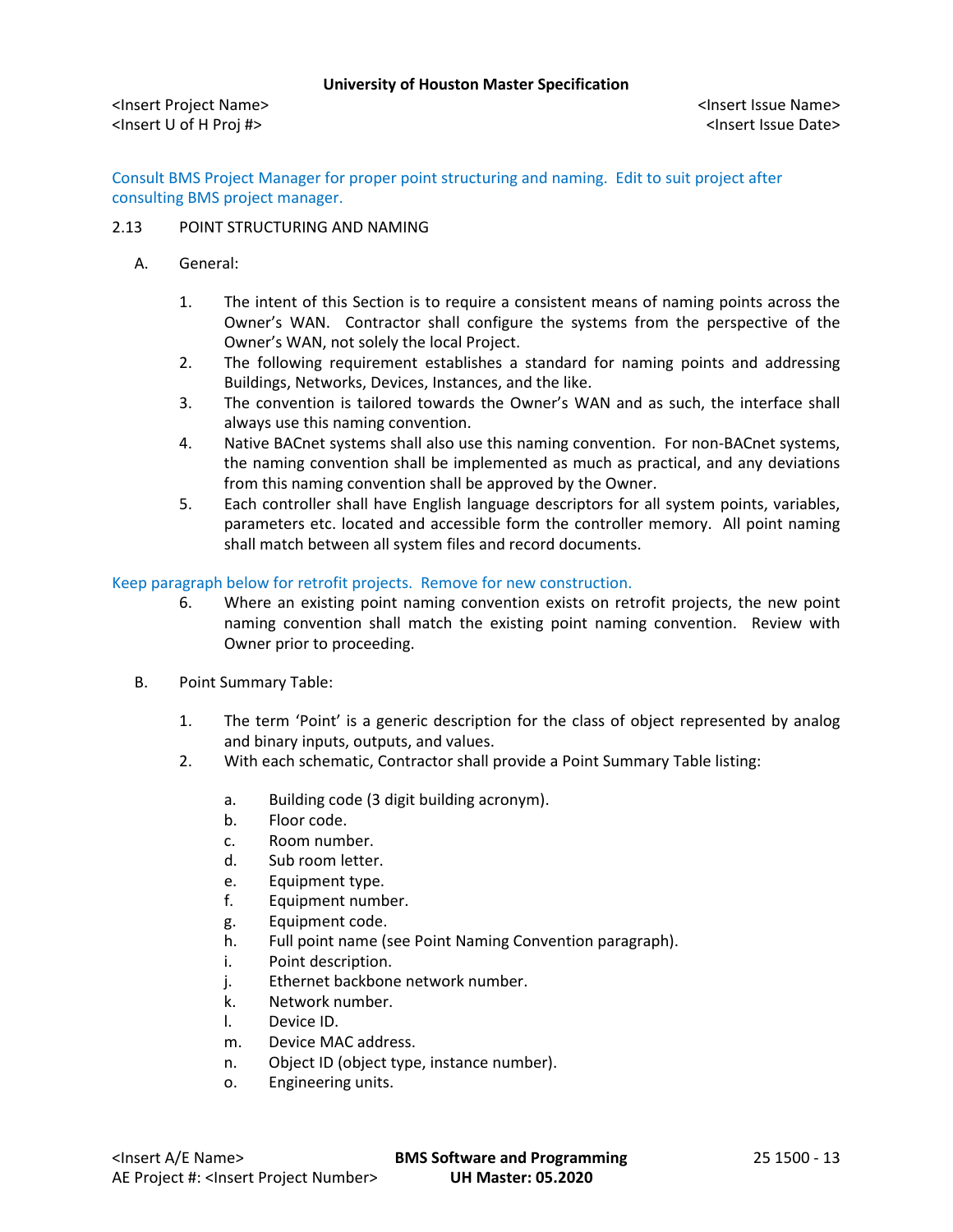<Insert Project Name> <Insert Issue Name> <Insert U of H Proj #> <Insert Issue Date>

- 3. Additional fields for non-BACnet systems shall be appended to each row. Point Summary Table shall be provided in both hard copy and in electronic format (ODBCcompliant).
- 4. Point Summary Table shall also illustrate Network Variables/BACnet Data Links.
- 5. The BMS Provider shall coordinate with the Owner's representative to compile and submit a proposed Point Summary Table for review prior to any object programming or Project startup. The Contractor shall support and not impede direct negotiations between the BMS Provider and the Owner to allow the customizing necessary for structuring the BMS point names to meet the Owner's needs. The Owner shall grant approval of final point names to be verified through Commissioning by issuing the approved alarms to the Contractor.
- 6. The Point Summary Table shall be kept current throughout the duration of the Project by the Contractor as the Master List of all points for the Project. Project closeout documents shall include an up-to-date accurate Point Summary Table. The Contractor shall deliver to the Owner the final Point Summary Table prior to final acceptance of the system. The Point Summary Table shall be used as a reference and guide during the Commissioning process.

The Point Summary Table shall contain all data fields on a single row per point. The Point Summary Table is to have a single master source for all point information in the building that is easily sorted and kept up-to-date. The point description shall be an easily understandable English-language description of the point. The Table below provides an example of the information to be described. Consult BMS Project Manager for current point summary table format.

| Point Summary Table - Example                 |                       |
|-----------------------------------------------|-----------------------|
| (Transpose for a single point per row format) |                       |
|                                               |                       |
| <b>Building Number</b>                        |                       |
| Floor Level                                   |                       |
| Room Number                                   |                       |
| Sub room letter                               |                       |
| <b>Equipment Type</b>                         | e.g. Air Handler (AH) |
| <b>Equipment Number</b>                       |                       |
| <b>Equipment Code</b>                         |                       |
| *POINT NAME (OBJECT NAME)                     |                       |
| *Point Description (Object Description)       |                       |
| <b>Ethernet Network Number</b>                |                       |
| Network Number                                |                       |
| Device ID                                     |                       |
| Device MAC address                            |                       |
| Object Type                                   |                       |
| <b>Instance Number</b>                        |                       |
| <b>Engineering Units</b>                      | e.g. KW               |
| Network Variable?                             | e.g. True             |
| Server Device                                 |                       |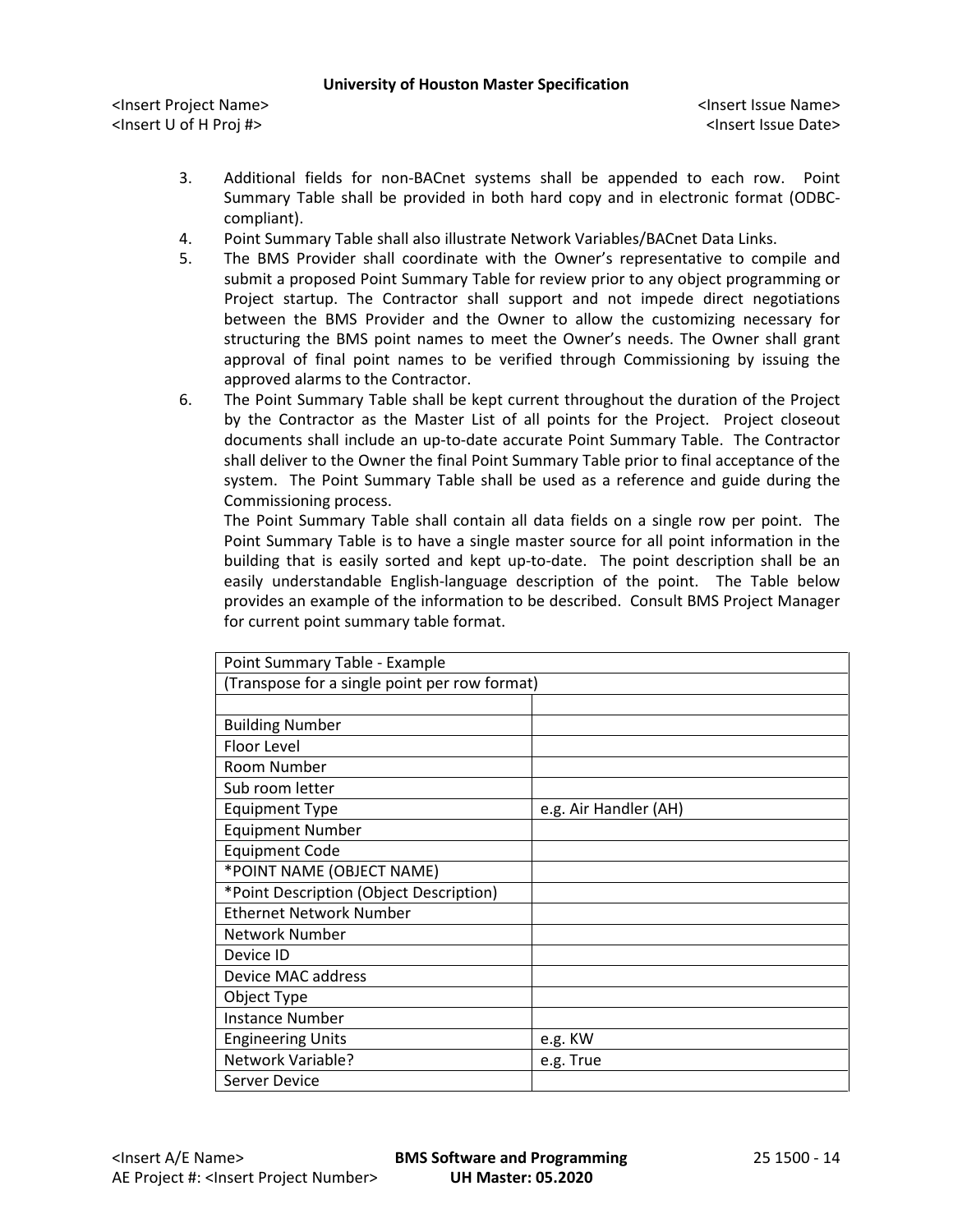<Insert Project Name> <Insert Issue Name> <Insert U of H Proj #> <Insert Issue Date>

| Point Summary Table - Example                                                     |  |  |
|-----------------------------------------------------------------------------------|--|--|
| (Transpose for a single point per row format)                                     |  |  |
| <b>Client Devices</b>                                                             |  |  |
| Included with Functional                                                          |  |  |
| *Represents information that shall reside in the relevant property for the object |  |  |

# C. Point Naming Convention:

- 1. All point names shall adhere to the Owner's format. Said objects shall include all physical I/O points, calculated points used for standard reports, and all application program parameters. For each BMS object, a specific and unique name shall be required.
- 2. For each point, seven (7) distinct descriptors shall be linked to form each unique object name: Building Code, Floor, Room Number, Equipment Type, Equipment Number or Letter, Equipment Code or Point Description. All keyboard characters except a space are allowable. Each of the four (4) descriptors must be bound by a period to form the entire object name. Reference the paragraphs below for an example of these descriptors.
- 3. The Owner shall designate the 'Building' descriptor. The 'Equipment Type' descriptor shall define the equipment category; e.g., Chiller, Air Handling Unit, or other equipment. The 'Equipment Code' descriptor shall define the hardware or software type or function associated with the equipment; e.g., supply temperature, water pressure, alarm, mixed air temperature setpoint, etc. and shall contain any numbering conventions for multiples of equipment; e.g., CHLR1KW, CHLR2KW, BLR2AL (Boiler 2 Alarm), HWP1ST (Hot Water Pump 1 Status).
- 4. A consistent object (point) naming convention shall be utilized to facilitate familiarity and operational ease across Owner's WAN. Inter-facility consistency shall be maintained to ensure transparent operability to the greatest degree possible. The table below details the object naming convention and general format of the descriptor string. A maximum of 30 characters shall be used. The Table below provides an example of the point name convention. Consult BMS Project Manager for current format requirements.

| Point / Object Name Requirements |                                                 |
|----------------------------------|-------------------------------------------------|
| Sample: 585.02.1000a.AH31.SAT    |                                                 |
|                                  |                                                 |
| Building No.                     | 3 (or 4) numeric characters                     |
| (02) - Floor Location            | 2 alpha or numeric characters - Must use two    |
|                                  | characters, such as, (02) for Second Floor      |
| (.)                              | 1 character - period; acts as a separator       |
| (100) - Room Number              | 3 - 4 numeric characters                        |
| (a) - Sub Room Letter            | (a-z) if no sub room DO NOT use space or a dash |
| (.)                              | 1 character - period; acts as a separator       |
| (AH) - Equipment Type            | 2 alpha characters                              |
| (31) - Equipment Number,         | 1-2 upper case alpha and/or numeric characters  |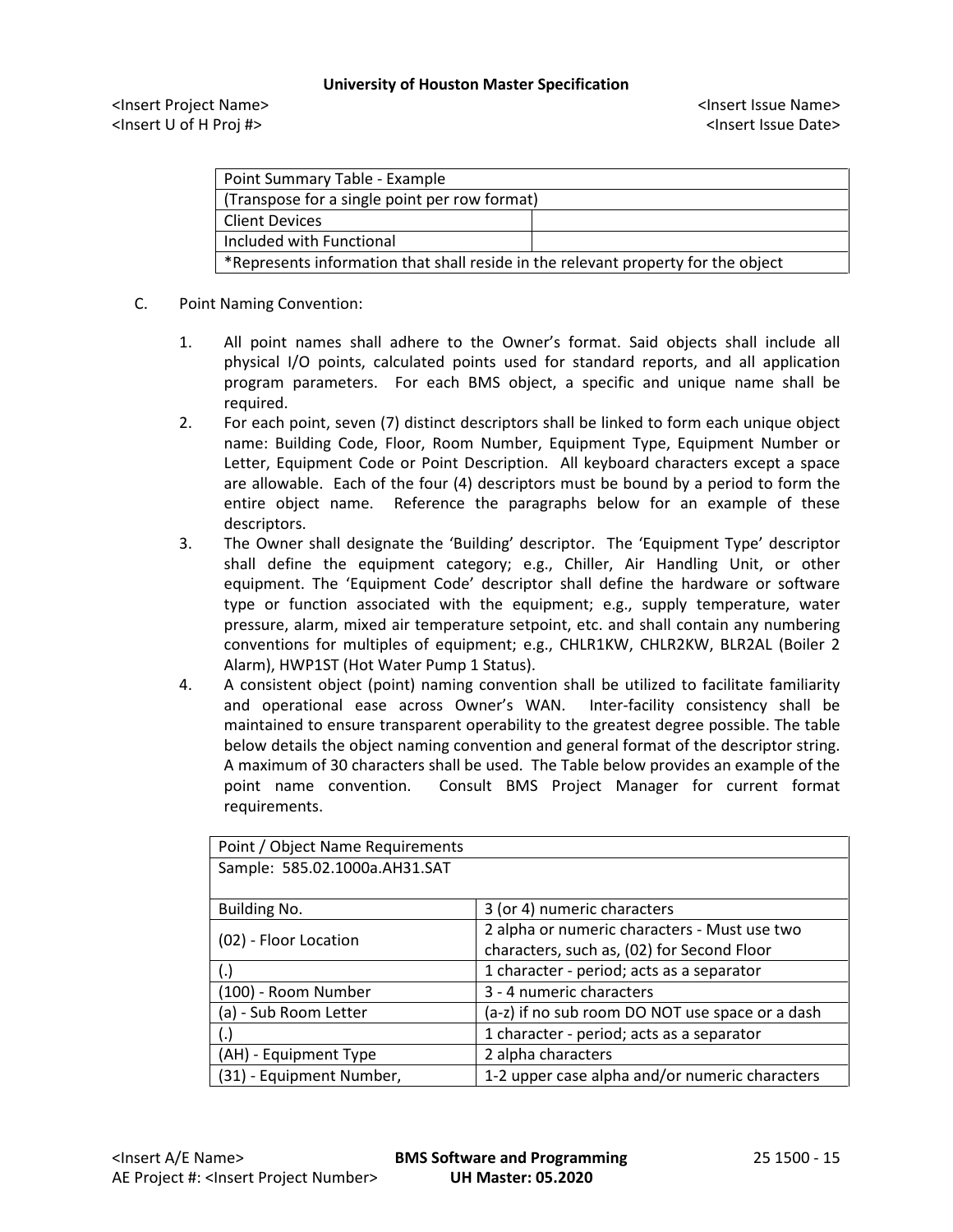<Insert Project Name> <Insert Issue Name> <Insert U of H Proj #> <Insert Issue Date>

| Point / Object Name Requirements |                                           |
|----------------------------------|-------------------------------------------|
| Sample: 585.02.1000a.AH31.SAT    |                                           |
|                                  |                                           |
| Equipment Letter, or Combination |                                           |
|                                  | 1 character - period; acts as a separator |
| (SAT) - Equipment Code           | 1 - 4 alpha characters                    |

- 5. Device Addressing Convention:
	- a. BACnet network numbers and Device Object IDs shall be unique throughout the network.
	- b. All assignment of network numbers and Device Object IDs shall be coordinated with the Owner.
	- c. Each Network number shall be unique throughout all facilities and shall be assigned in the following manner unless specified otherwise:
	- d. Each Device Object Identifier property shall be unique throughout the system and shall be assigned in the following manner unless specified otherwise:
	- e. The Contractor shall coordinate with the Owner or a designated representative to ensure that no duplicate Device Object IDs occur.
	- f. Alternative Device ID schemes or cross Project Device ID duplication if allowed shall be approved before Project commencement by the Owner.

Keep paragraph below for new construction. Remove for retrofit projects.

## 2.14 OPERATOR INTERFACE GRAPHIC SOFTWARE

- A. Graphic software shall facilitate user-friendly interface to all aspects of the System Software specified above. The intent of this Specification is to require a graphic package that provides for intuitive operation of the systems without extensive training and experience. It shall facilitate logical and simple system interrogation, modification, configuration, and diagnosis.
- B. Graphic software shall support multiple simultaneous screens to be displayed and resizable in a 'Windows'-like environment. All functions excepting text entry functions shall be executable with a mouse.
- C. Graphic software shall provide for multitasking such that third-party programs can be used while the OWS software is on line. Software shall provide the ability to alarm graphically even when operator is in another software package.

## Coordinate with Section 25 1109 "BMS Operator Interfaces."

D. Operating system software shall be [**Microsoft Windows 10 Enterprise**].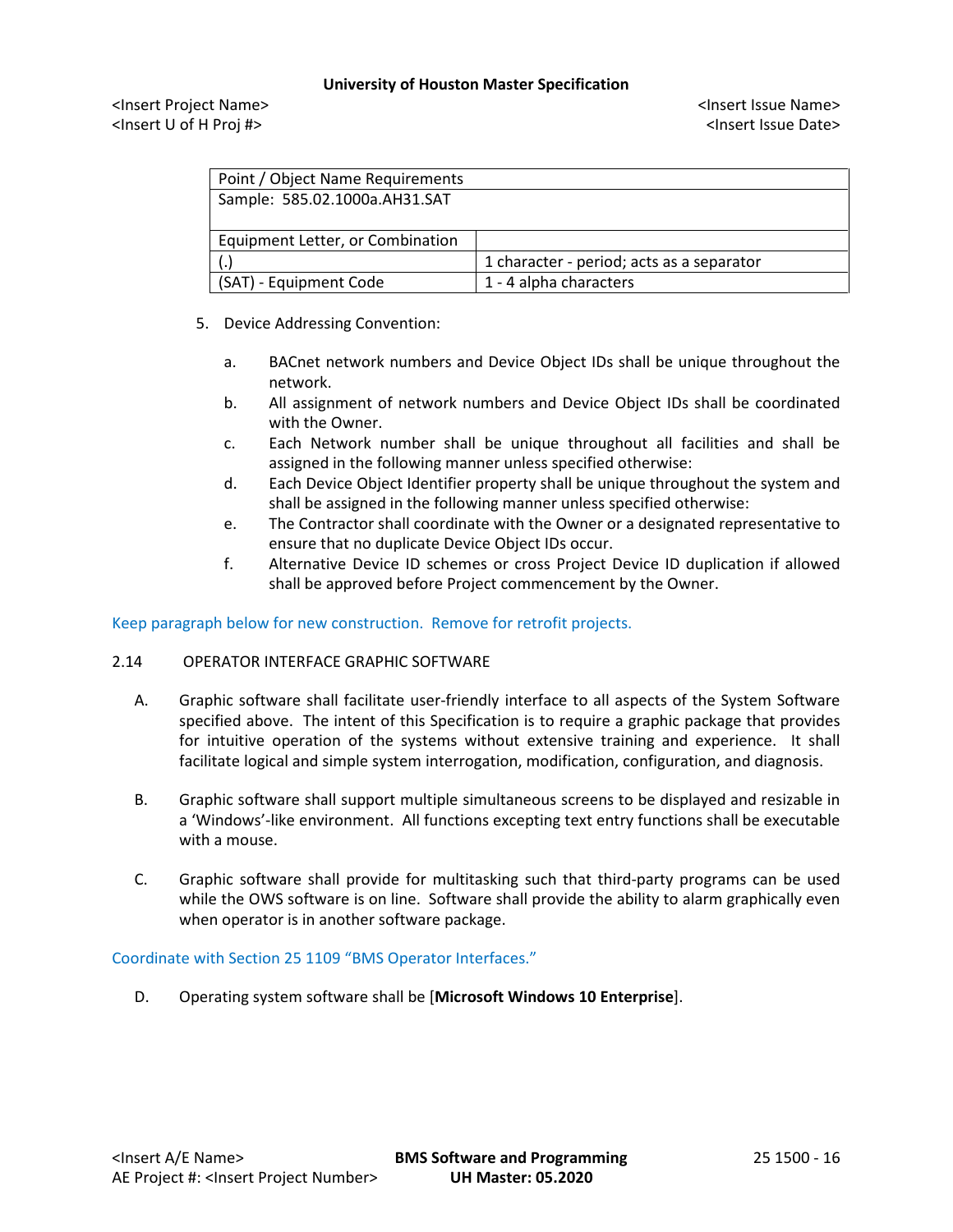- E. The software shall allow for Owner creation of user-defined, color graphic displays of geographic maps, building plans, floor plans, and mechanical and electrical system schematics. These graphics shall be capable of displaying all point information from the database including any attributes associated with each point (i.e., engineering units, etc.). In addition, operators shall be able to command equipment or change setpoints from a graphic through the use of the mouse
- F. Screen Penetration: The operator interface shall allow users to access the various system graphic screens via a graphical penetration scheme by using the mouse to select from menus or 'button' icons. Each graphic screen shall be capable of having a unique list of other graphic screens that are directly linked through the selection of a menu item or button icon.
- G. Dynamic Data Displays: Dynamic physical point values shall automatically updated at a minimum frequency of six (6) updates per minute without operator intervention. Point value fields shall be displayed with a color code depicting normal, abnormal, override and alarm conditions.
- H. Point Override Feature: Each displayed point shall be individually enabled/disabled to allow mouse-driven override of digital points or changing of analog points. Such overrides or changes shall occur in the control unit, not just in the workstation software. The graphic point override feature shall be subject to password level protection. Points that are overridden shall be reported as an alarm and shall be displayed in a coded color. The alarm message shall include the operator's user name. A list of points that are currently in an override state shall be available through menu selection.
- I. Submit all Graphics per Section 25 0000 "Building Management Systems (BMS) General."
- J. Dynamic Symbols: Provide a selection of standard symbols that change in appearance based on the value of an associated point.
	- 1. Analog symbol: Provide a symbol that represents the value of an analog point as the length of a line or linear bar.
	- 2. Digital symbol: Provide symbols such as switches, pilot lights, rotating fan wheels, etc. to represent the value of digital input and output points.
	- 3. Point Status Color: Graphic presentations shall indicate different colors for different point statuses. (For instance, green = normal, red = alarm, gray (or '???') for nonresponse.
- K. Graphics Development Package: Graphic development and generation software shall be provided to allow the user to add, modify, or delete system graphic displays.
	- 1. The Contractor shall provide libraries of pre-engineered screens and symbols depicting standard air handling unit components (e.g. fans, cooling coils, filters, dampers, etc.), mechanical system components (e.g., pumps, chillers, cooling towers, boilers, etc.), complete mechanical systems (e.g. constant volume-terminal reheat, VAV, etc.) and electrical symbols.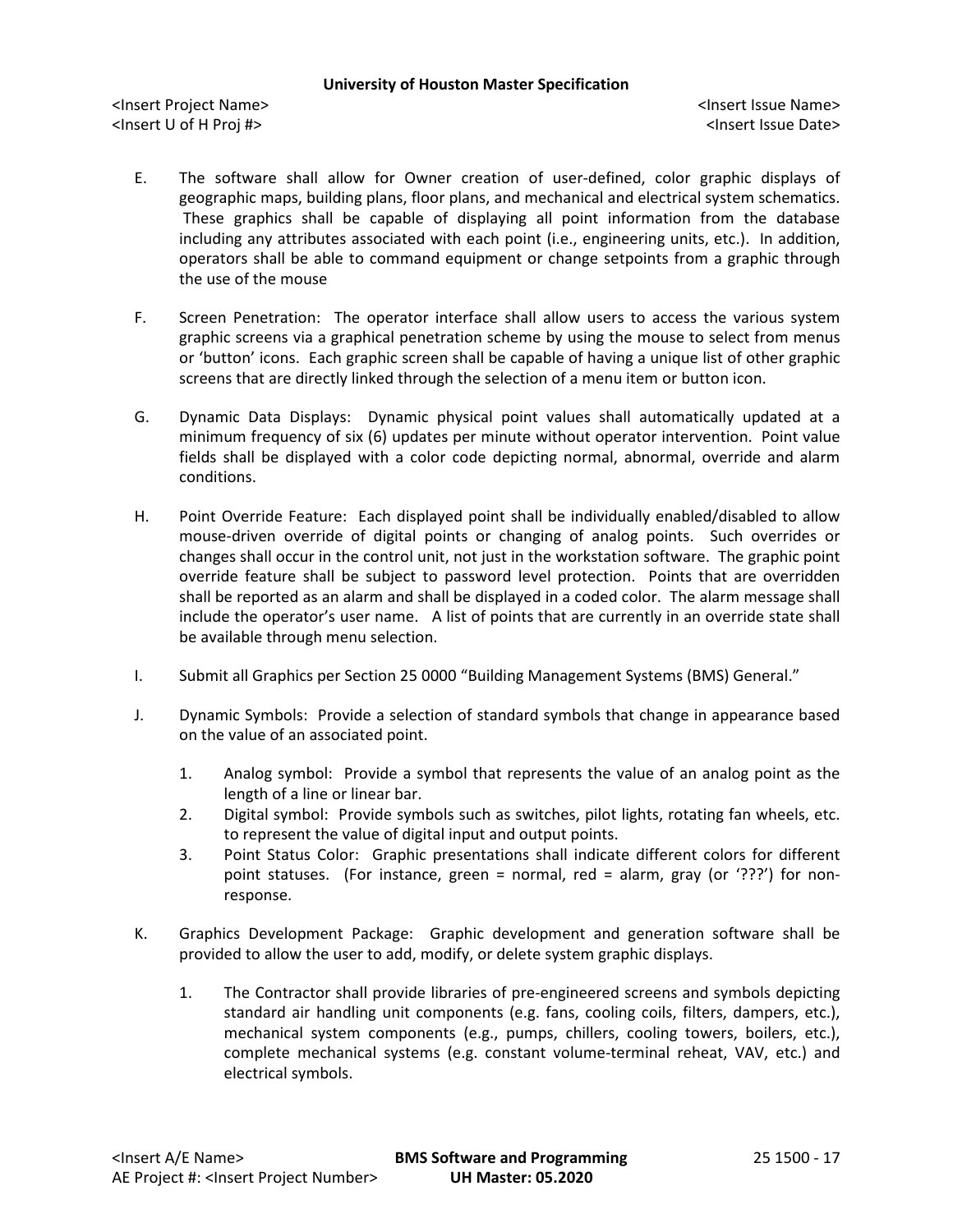<Insert Project Name> <Insert Issue Name> <Insert U of H Proj #> <Insert Issue Date>

- 2. The Graphic Development Package shall use a mouse or similar pointing device to allow the user to perform the following:
	- a. Define symbols.
	- b. Position items on graphic screens.
	- c. Attach physical or virtual points to a graphic.
	- d. Define background screens.
	- e. Define connecting lines and curves.
	- f. Locate, orient and size descriptive text.
	- g. Define and display colors for all elements.
	- h. Establish correlation between symbols or text and associated system points or other displays.
	- i. Create hot spots or link triggers to other graphic displays or other functions in the software.

Keep paragraph below for retrofit projects. Remove for new construction.

3. Modify existing BMS graphics as applicable for the project scope.

# PART 3 - EXECUTION

- 3.01 SYSTEM CONFIGURATION
	- A. Contractor shall thoroughly and completely configure BMS system software, supplemental software, network communications, CSS, OWS, remote operator workstation, portable operators terminal, and remote communications.
- 3.02 SITE-SPECIFIC APPLICATION PROGRAMMING
	- A. Provide all database creation and Site-specific application control programming as required by these Specifications, national and local standards and for a fully functioning system. Provide all initial Site-specific application programming and thoroughly document programming. Generally, meet the intent of the written sequence of operation. It is the Contractor's responsibility to request clarification on sequence issues that require such clarification.
	- B. All Site-specific programming shall be fully documented and submitted for review and approval, both prior to downloading into the panel, at the completion of functional performance testing, and at the end of the Warranty Period.
	- C. All programming, graphics and data files must be maintained in a logical system of directories. All file names shall adhere to the naming convention format as established in the Owner's Standard Acronyms documentation. All files developed for the Project will be the property of the Owner and shall remain on the workstation(s)/server(s) at the completion of the Project.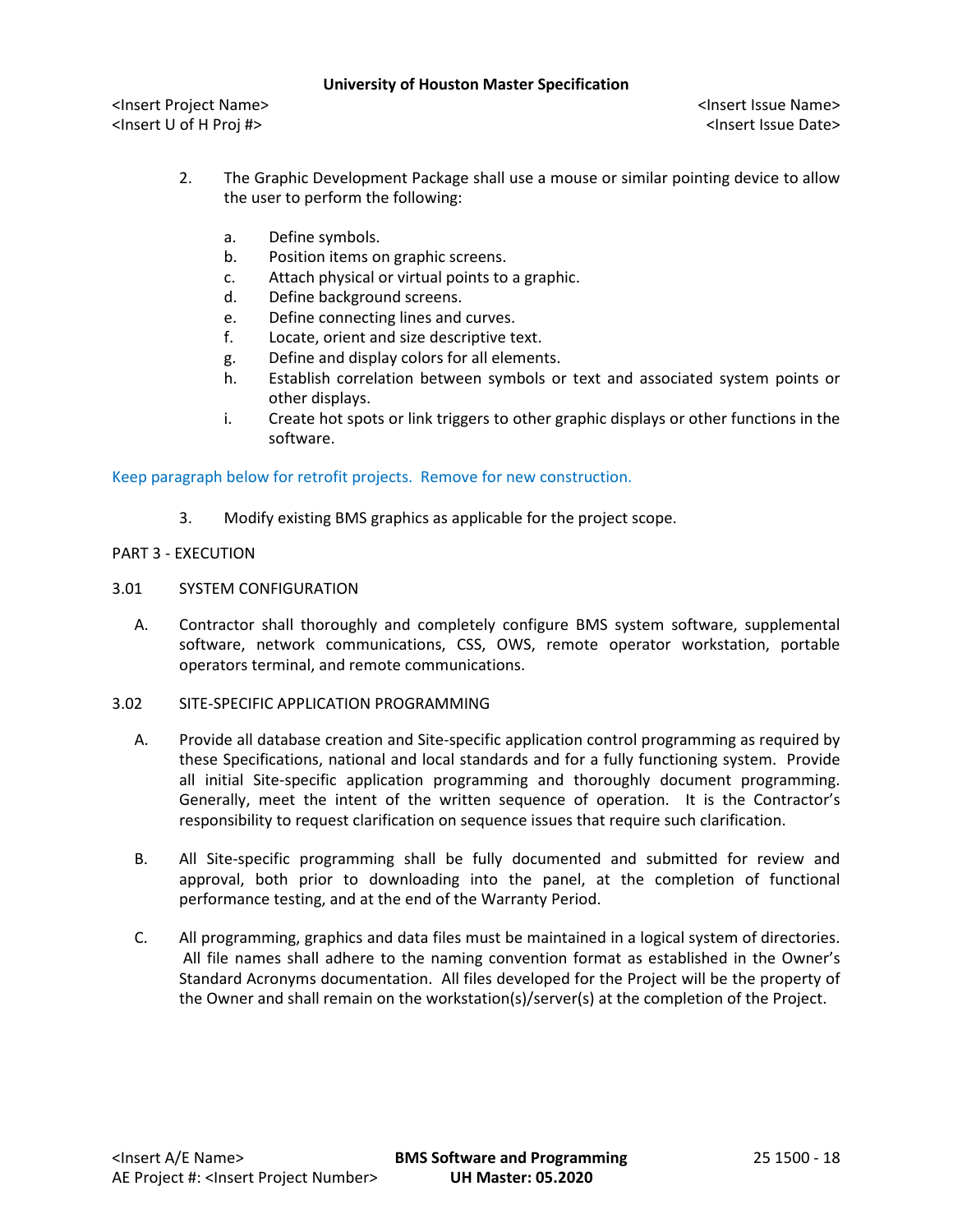<Insert Project Name> <Insert Issue Name> <Insert U of H Proj #> <Insert Issue Date>

# Keep paragraph below for new construction. Remove for retrofit projects.

### 3.03 PASSWORD SETUP

- A. Set up the following password levels to include the specified capabilities:
	- 1. Level 1: (Owner's BMS Administrator):
		- a. Level 2 capabilities.
		- b. View, add, change and delete user names, passwords, password levels.
		- c. All unrestricted system capabilities including all network management functions.
	- 2. Level 2: (Programmer):
		- a. Level 3 capabilities.
		- b. Configure system software.
		- c. Modify control unit programs.
		- d. Modify graphic software.
		- e. Essentially unrestricted except for viewing or modifying user names, passwords, password levels.
	- 3. Level 3: (Senior HVAC Technician):
		- a. Level 4 capabilities.
		- b. Override output points.
		- c. Change setpoints.
		- d. Change equipment schedules.
		- e. Exit BMS software to use third party programs.
	- 4. Level 4: (Junior HVAC Technician):
		- a. Level 5 capabilities.
		- b. Acknowledge alarms.
		- c. Temporarily override equipment schedules.
	- 5. Level 5: (HVAC Technician Trainee):
		- a. Display all graphic data.
		- b. Trend point data.
- B. Contractor shall assist Owner's operators with assigning user names, passwords and password levels.
- 3.04 POINT PARAMETERS
	- A. Provide the following minimum programming for each analog input: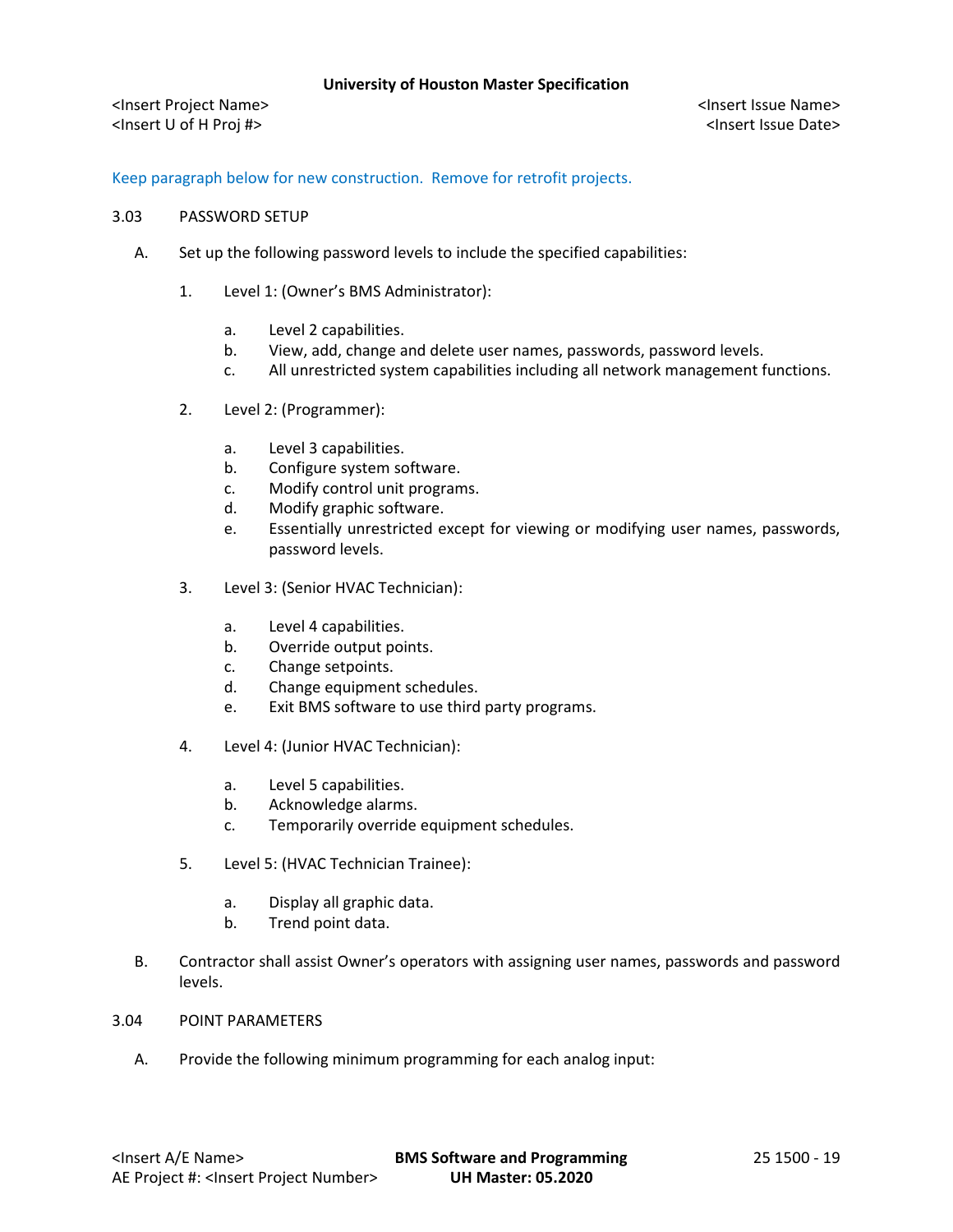- 1. Name.
- 2. Address.
- 3. Scanning frequency or COV threshold.
- 4. Engineering units.
- 5. Offset calibration and scaling factor for engineering units.
- 6. High and low alarm values and alarm differentials for return to normal condition.
- 7. High and low value reporting limits (reasonableness values), which shall prevent control logic from using shorted or open circuit values.
- 8. Default value to be used when the actual measured value is not reporting. This is required only for points that are transferred across the primary and/or secondary controlling networks and used in control programs residing in control units other than the one in which the point resides. Events causing the default value to be used shall include failure of the control unit in which the point resides, or failure of any network over which the point value is transferred.
- 9. Selectable averaging function that shall average the measured value over a user selected number of scans for reporting.
- B. Provide the following minimum programming for each analog output:
	- 1. Name.
	- 2. Address.
	- 3. Output updating frequency.
	- 4. Engineering units.
	- 5. Offset calibration and scaling factor for engineering units.
	- 6. Output Range.
	- 7. Default value to be used when the normal controlling value is not reporting.
- C. Provide the following minimum programming for each digital input:
	- 1. Name.
	- 2. Address.
	- 3. Engineering units (on/off, open/closed, freeze/normal, etc.).
	- 4. Debounce time delay.
	- 5. Message and alarm reporting as specified.
	- 6. Reporting of each change of state, and memory storage of the time of the last change of state.
	- 7. Totalization of on-time (for all motorized equipment status points), and accumulated number of off-to-on transitions.
- D. Provide the following minimum programming for each digital output:
	- 1. Name.
	- 2. Address.
	- 3. Output updating frequency.
	- 4. Engineering units (on/off, open/closed, freeze/normal, etc.).
	- 5. Direct or Reverse action selection.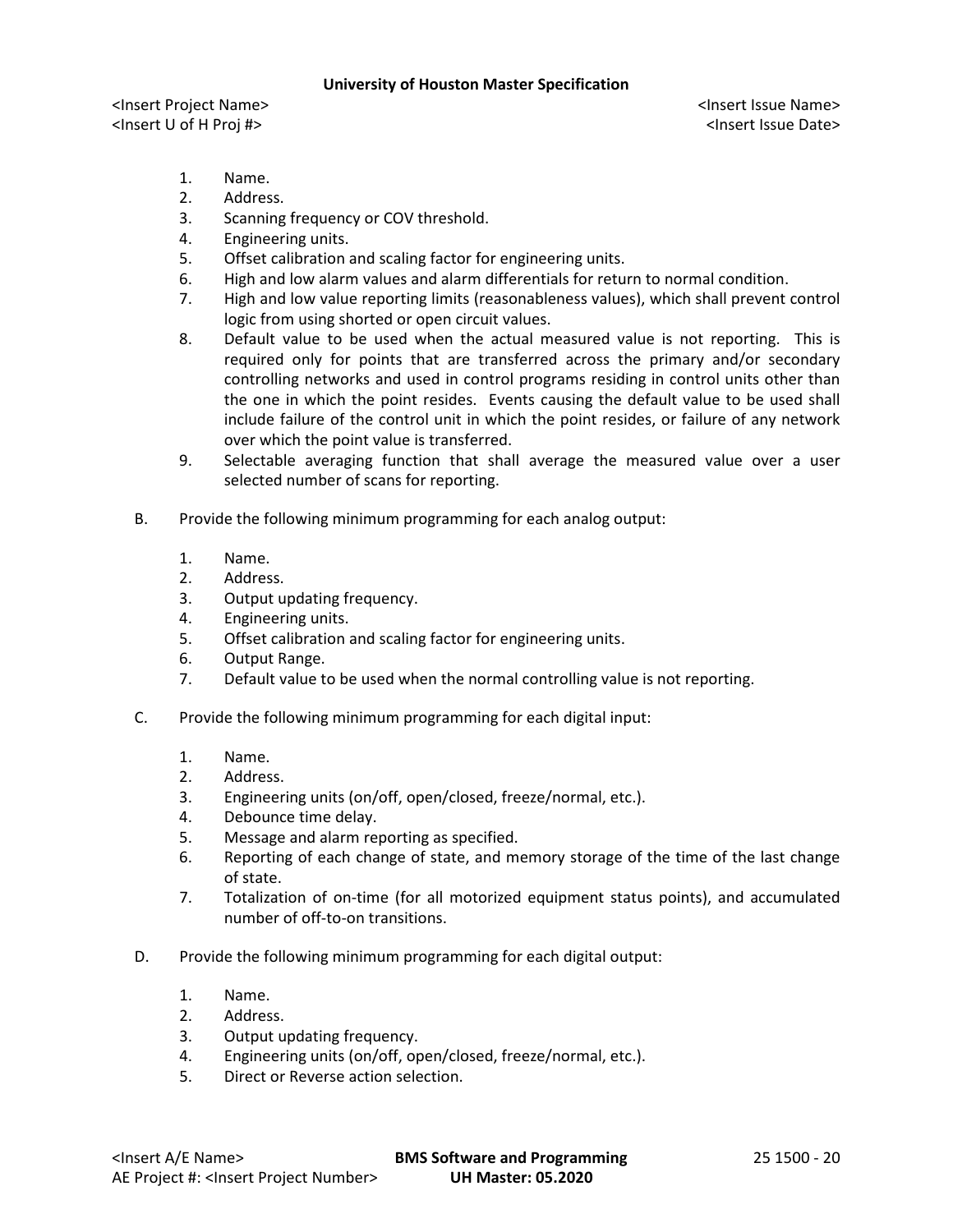<Insert Project Name> <Insert Issue Name> <Insert U of H Proj #> <Insert Issue Date>

- 6. Minimum on-time.
- 7. Minimum off-time.
- 8. Status association with a DI and failure alarming (as applicable).
- 9. Reporting of each change of state, and memory storage of the time of the last change of state.
- 10. Totalization of on-time (for all motorized equipment status points), and accumulated number of off-to-on transitions.
- 11. Default value to be used when the normal controlling value is not reporting.

## 3.05 TRENDS

- A. Contractor shall establish and store trend logs. Trend logs shall be prepared for each physical input and output point, and all dynamic virtual points such as setpoints subject to a reset schedule, intermediate setpoint values for cascaded control loops, and the like as directed by the Owner.
- B. The Owner will analyze trend logs of the system operating parameters to evaluate normal system functionality. Contractor shall establish these trends and ensure they are being stored properly.
	- 1. Data shall include a single row of field headings and the data thereafter shall be contiguous. Each record shall include a date and time field or single date stamp. Recorded parameters for a given piece of equipment or component shall be trended at the same intervals and be presented in a maximum of two separate 2-dimensional formats with time being the row heading and field name being the column heading.
- C. Sample times indicated as COV  $(\pm)$  or change-of-value mean that the changed parameter only needs to be recorded after the value changes by the amount listed. When output to the trending file, the latest recorded value shall be listed with any given time increment record. The samples shall be filled with the latest values also if the points include different time intervals. If the BMS does not have the capability to record based on COV, the parameter shall be recorded based on the interval common to the unit.
- D. Trending intervals or COV thresholds shall be dictated by the Owner upon system start-up.
- E. The Contractor shall demonstrate functional trends as specified for a period of [**30**] days after successful system demonstration before final acceptance of the system.
- F. Trends shall be for every [**15**] minutes over the specified time frame.

## 3.06 TREND GRAPHS

- A. Prepare controller and workstation software to display graphical format trends. Trended values and intervals shall be the same as those specified
- B. Lines shall be labeled and shall be distinguishable from each other by using either different line types, or different line colors.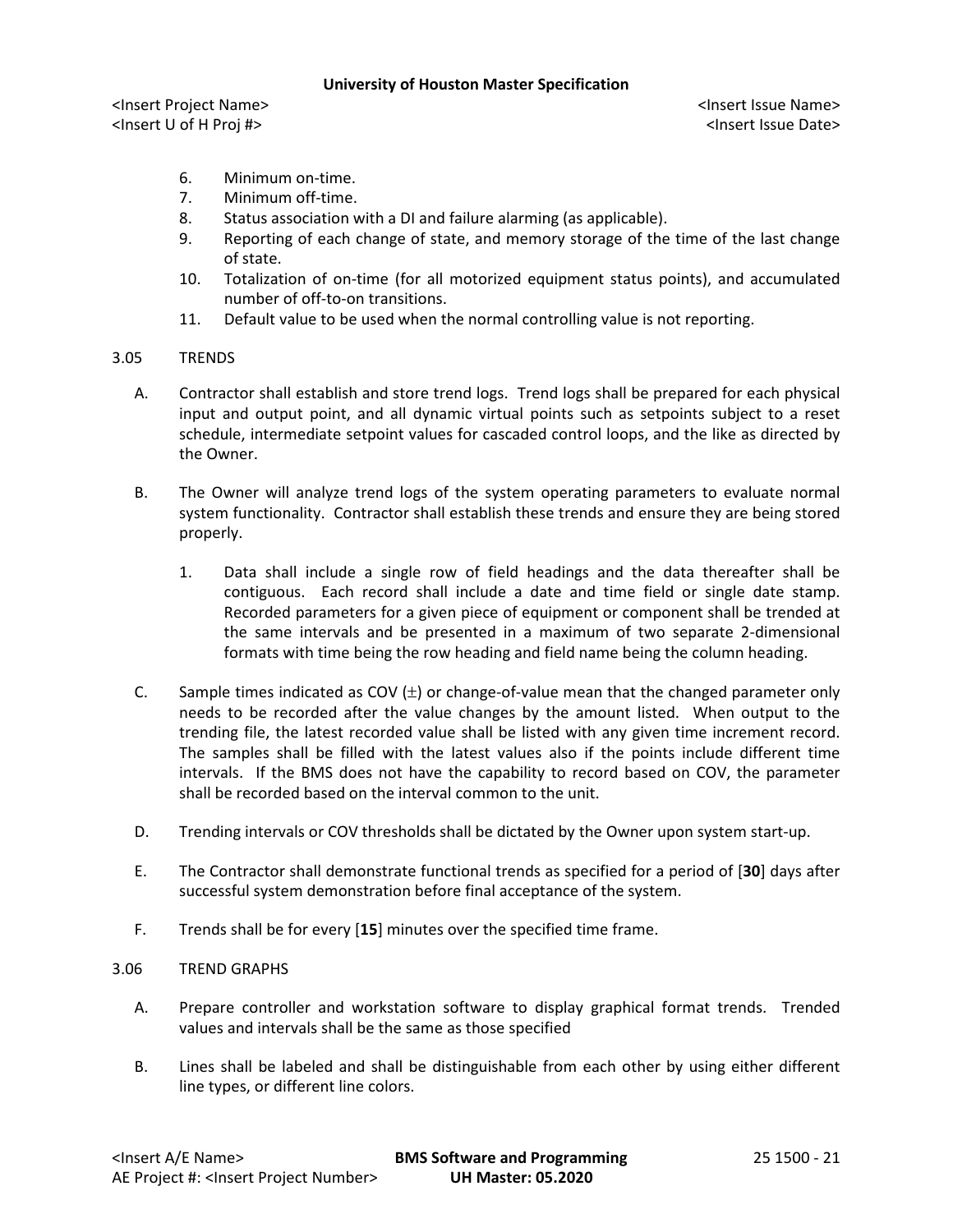<Insert Project Name> <Insert Issue Name> <Insert U of H Proj #> <Insert Issue Date>

- C. Indicate engineering units of the y-axis values; e.g. degrees F., inches w.g., Btu/lb, percent open, etc.
- D. The y-axis scale shall be chosen so that all trended values are in a readable range. Do not mix trended values on one graph if their unit ranges are incompatible.
- E. Trend outside air temperature, humidity, and enthalpy during each period in which any other points are trended.
- F. All points trended for one HVAC subsystem (e.g. air handling unit, chilled water system, etc.) shall be trended during the same trend period.
- G. Each graph shall be clearly labeled with HVAC subsystem title, date, and times.

# Engineer must edit the following to be Project specific. Review alarms with UH project manager and BMS project manager.

## 3.07 ALARMS

- A. This Section supersedes all references to building management alarms in the Contract Documents, including all sequences of operations and other sections of the BMS Specification in regards to alarms. The Contractor shall support and not impede direct negotiations between the BMS Provider and the Owner to allow the customization necessary for customizing alarms and alarm parameters to meet the Owner's needs.
- B. The BMS Provider is required to submit a point summary to confirm building management point names as specified herein The BMS Provider shall submit this point summary with the addition of identifying all alarms, including detailed information on the alarm parameters, to the Owner for approval prior to the beginning of any Commissioning process of the BMS.
- C. The Owner will provide the format form to the BMS Provider upon request. The Owner shall grant approval of alarms to be verified through Commissioning by issuing the approved alarms to the Contractor. The approved alarms issued to the Contractor shall be used for the Functional Test Procedures alarms tested. The Contractor shall initiate the start of this process immediately after building management submittal have been approved and monitor the progress to ensure the construction schedule is not delayed.
- D. Analog Input Alarms:
	- 1. Duct Static Pressure:
		- a. Alarm at +(-) [**0.3**] inches from set point for 5 minutes at Priority 3.
		- b. Normal at +(-) [**0.2**] inches from set point for 5 minutes.
		- c. Alarm is active after fan is proven ON for the minimum time necessary to allow the sensor to be within the alarm parameter.
		- d. Alarm is deactivated after fan is proven OFF.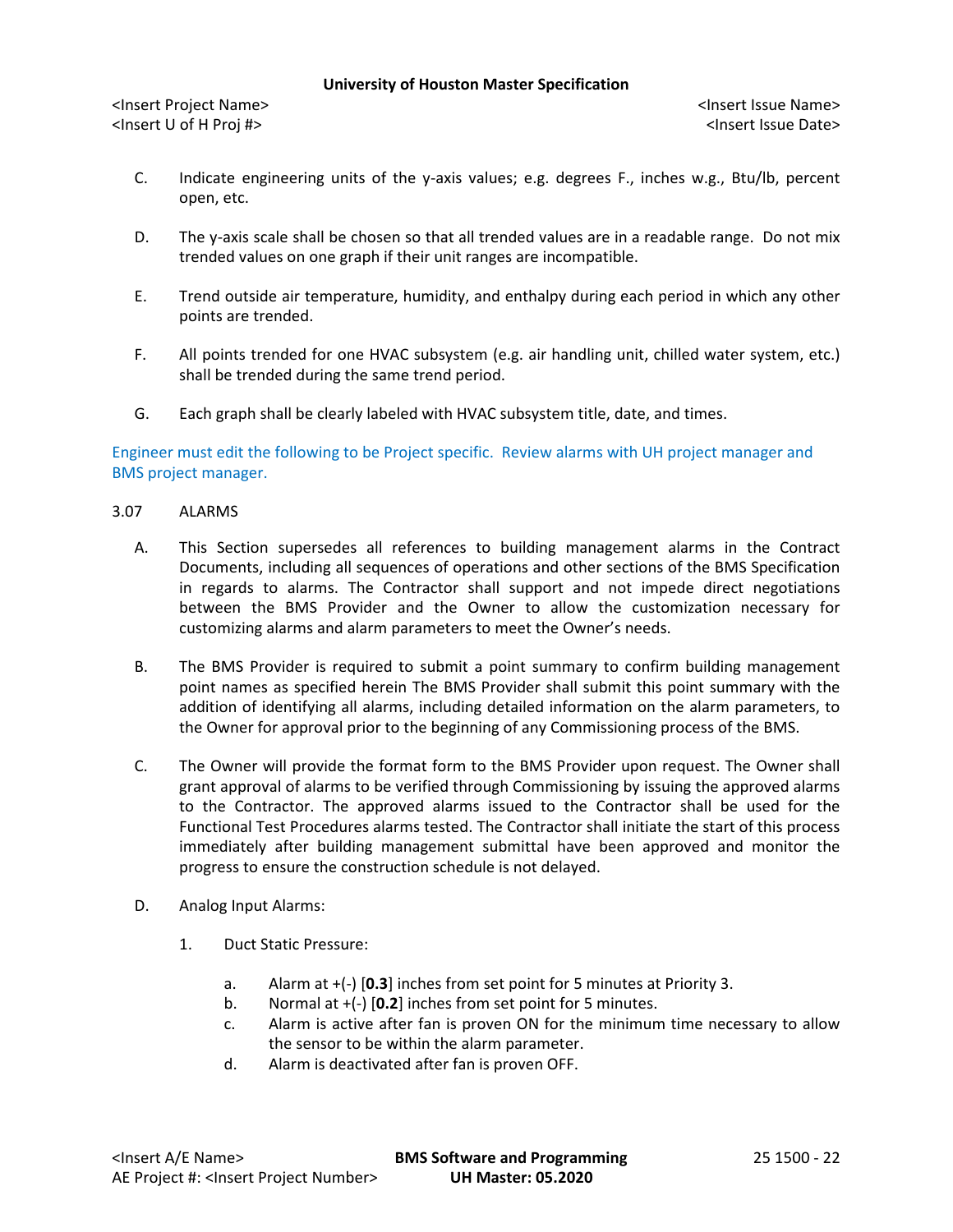- 2. Duct Air Temperatures:
	- a. Alarm at +(-) [**2.0**] degrees F from set point for 5 minutes at Priority 3.
	- b. Normal at +(-) [**1.0**] degrees F from set point for 5 minutes.
	- c. Alarm is active after fan is proven ON for the minimum time necessary to allow the sensor to be within the alarm parameter.
	- d. Alarm is deactivated after fan is proven OFF.
- 3. Space or Room Temperature:
	- a. Typically will not be alarmable.
	- b. Submit as not alarmable and Owner will confirm.
- 4. Duct or Space Humidity:
	- a. Alarm at (+) [**15**] percent from set point ([**60**] percent) for 5 minutes at Priority 3.
	- b. Alarm at (-) [**20**] percent from set point ([**60**] percent) for 5 minutes at Priority 3.
	- c. Normal at [**5**] percent from offset alarm parameters for 5 minutes.
	- d. Point is always ready to alarm.
- 5. Water temperature sensors which are inputs to control loops:
	- a. Submit reasonable alarm parameter to prevent nuisance alarming Priority 3.
	- b. Owner will confirm alarm.
- 6. All other Analog Inputs:
	- a. BMS Provider shall utilize their expertise and recommend not less than three (3) analog input alarms which protect the Owner's best interests.
	- b. Submit at Priority 3 with recommended alarm parameters.
	- c. Identify recommended alarms in submittal.
	- d. Owner will confirm alarm.
- E. Digital Inputs Alarms:
	- 1. Proofs (current sensor, air flow switches, water differential pressure switches etc).
		- a. Digital inputs paired with BMS digital output will have the ability to alarm at all times at Priority 3.
		- b. Alarm will delay for the reason time needed when the state of the digital output changes to prevent nuisance alarms.
		- c. Point is in alarmed condition when the value of the digital input does not equal the value of the digital output after the time delay.
		- d. Point is in the Normal condition when the value of the digital input equals the value of the digital output after the time delay.
		- e. Digital input proofs without a paired digital output shall not alarm and be for monitoring purposes only.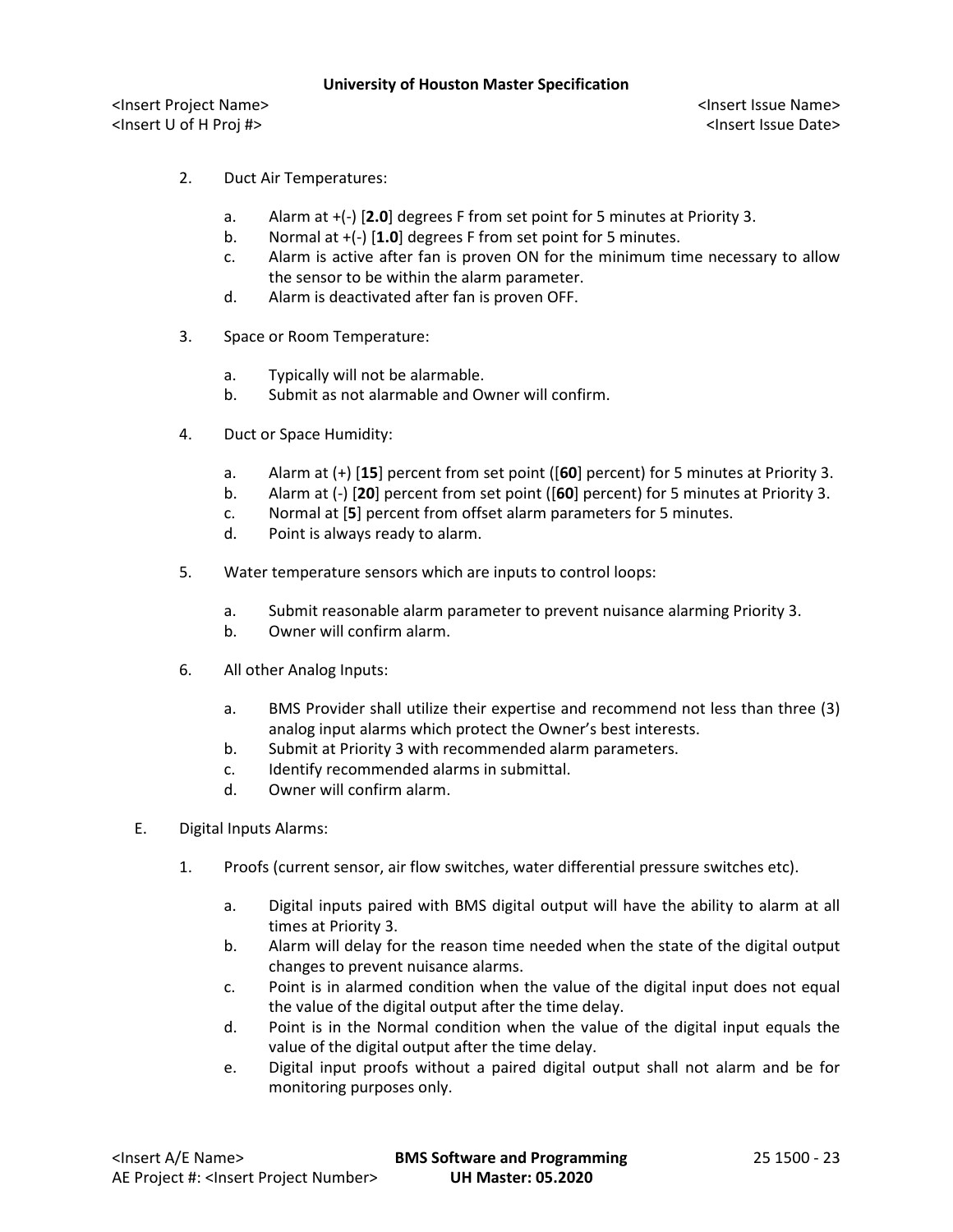- 2. Safeties (high static cutout, freeze condition, excessive vibration, high humidity cutout, VFD fault, etc.).
	- a. The digital input shall be always ready to alarm without delay.
	- b. The digital input shall display "ALARM" at Priority 3 at the Alarm screen when activated.
	- c. The digital input shall display "NORMAL" at the Alarm screen when deactivated.
- 3. Monitoring Digital Inputs (auxiliary drain pan alarm, Liebert Unit general alarm, water detector, etc) the exception is air filter differential pressure switch.
	- a. All digital inputs which "deactivated" is the normal state of planed operations shall alarm when the normal state of planed operation changes.
	- b. The digital input shall display "ALARM" at Priority 3 at the Alarm screen when activated.
	- c. The digital input shall display "NORMAL" at the Alarm screen when deactivated.
- 4. Air Filters:
	- a. Typically will not be alarmable.
	- b. Submit as not alarmable and Owner will confirm.
	- c. The digital input shall display "DIRTY" when activated.
	- d. The digital input shall display "CLEAN" when deactivated
- F. Analog Outputs Alarms:
	- 1. All Analog Outputs:
		- a. BMS Provider shall utilize their expertise and recommend any analog output alarms that protect the Owner's best interests.
		- b. Identify recommended alarms in submittal.
		- c. Owner will confirm any alarms.
- G. Digital Outputs Alarms:
	- 1. Refer to digital inputs paired with digital outputs as specified herein.
	- 2. All Digital Outputs:
		- a. BMS Provider shall utilize their expertise and recommend any digital output alarms that protect the Owner's best interests.
		- b. Identify recommended alarms in submittal.
		- c. Owner will confirm any alarms.
- H. Nuisance Alarms: All alarms that have been identified by the Owner as a nuisance alarm due to numerous times in and out of alarm shall be addressed and corrected by the Contractor in a manner that the Owner has approved.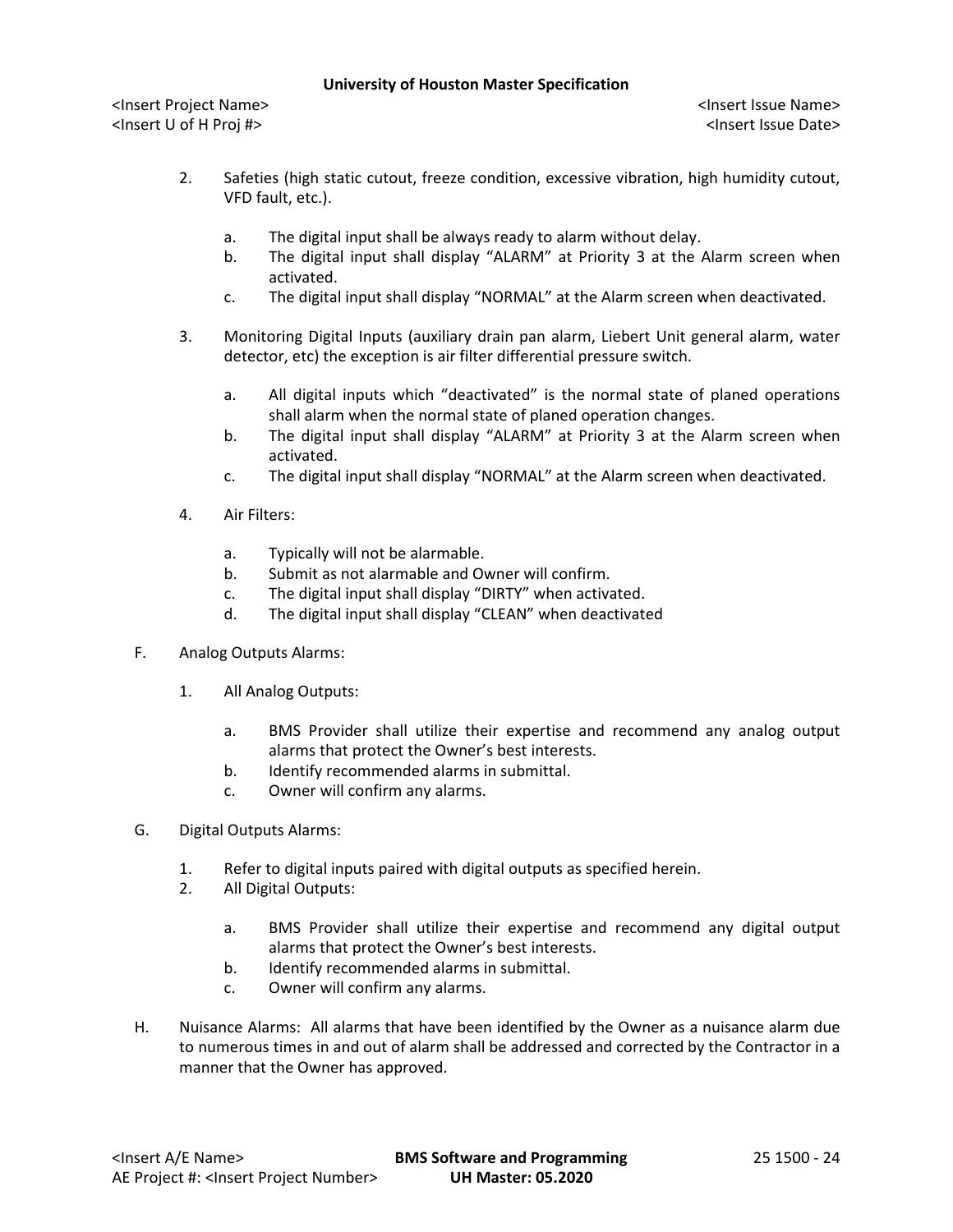<Insert Project Name> <Insert Issue Name> <Insert U of H Proj #> <Insert Issue Date>

I. See requirements for additional equipment-specific alarms specified in the Contract Documents.

## Edit to suit project.

#### 3.08 GRAPHIC SCREENS

- A. Floor Plan Screens: The Drawings will be made available to the Contractor in AutoCAD format upon request. These Drawings may be used only for developing backgrounds for specified graphic screens; however, the Owner does not guarantee the suitability of these Drawings for the Contractor's purpose. Graphic Screens shall be submitted for approval.
	- 1. Provide graphic floor plan screens for each floor **[wing] [tower] [other]** of each building.
		- a. Indicate the location of all equipment that is not located on the equipment room screens.
		- b. Indicate the location of temperature sensors associated with each temperaturecontrolled zone (i.e., VAV terminals, fan-coils, single-zone AHUs, etc.) on the floor plan screens.
		- c. Display the space temperature point adjacent to each temperature sensor symbol. Use a distinct line symbol to demarcate each terminal unit zone boundary. Use distinct colors to demarcate each air handling unit zone.
		- d. Mechanical floor plan Drawings will be made available to the Contractor upon request to zone boundaries. Indicate room numbers as provided by the Owner.
		- e. Provide a drawing link from each space temperature sensor symbol and equipment symbol shown on the graphic floor plan screens to each corresponding equipment schematic graphic screen.
	- 2. Provide graphic floor plan screens for each mechanical equipment room and a plan screen of the roof. Indicate the location of each item of mechanical equipment. Provide a drawing link from each equipment symbol shown on the graphic plan view screen to each corresponding mechanical system schematic graphic screen.
	- 3. If multiple floor plans are necessary to show all areas, provide a graphic building key plan. Use elevation views and/or plan views as necessary to graphically indicate the location of all of the larger scale floor plans. Link graphic building key plan to larger scale partial floor plans. Provide links from each larger scale graphic floor plan screen to the building key plan and to each of the other graphic floor plan screens.
	- 4. Provide a graphic Site plan with links to and from each building plan.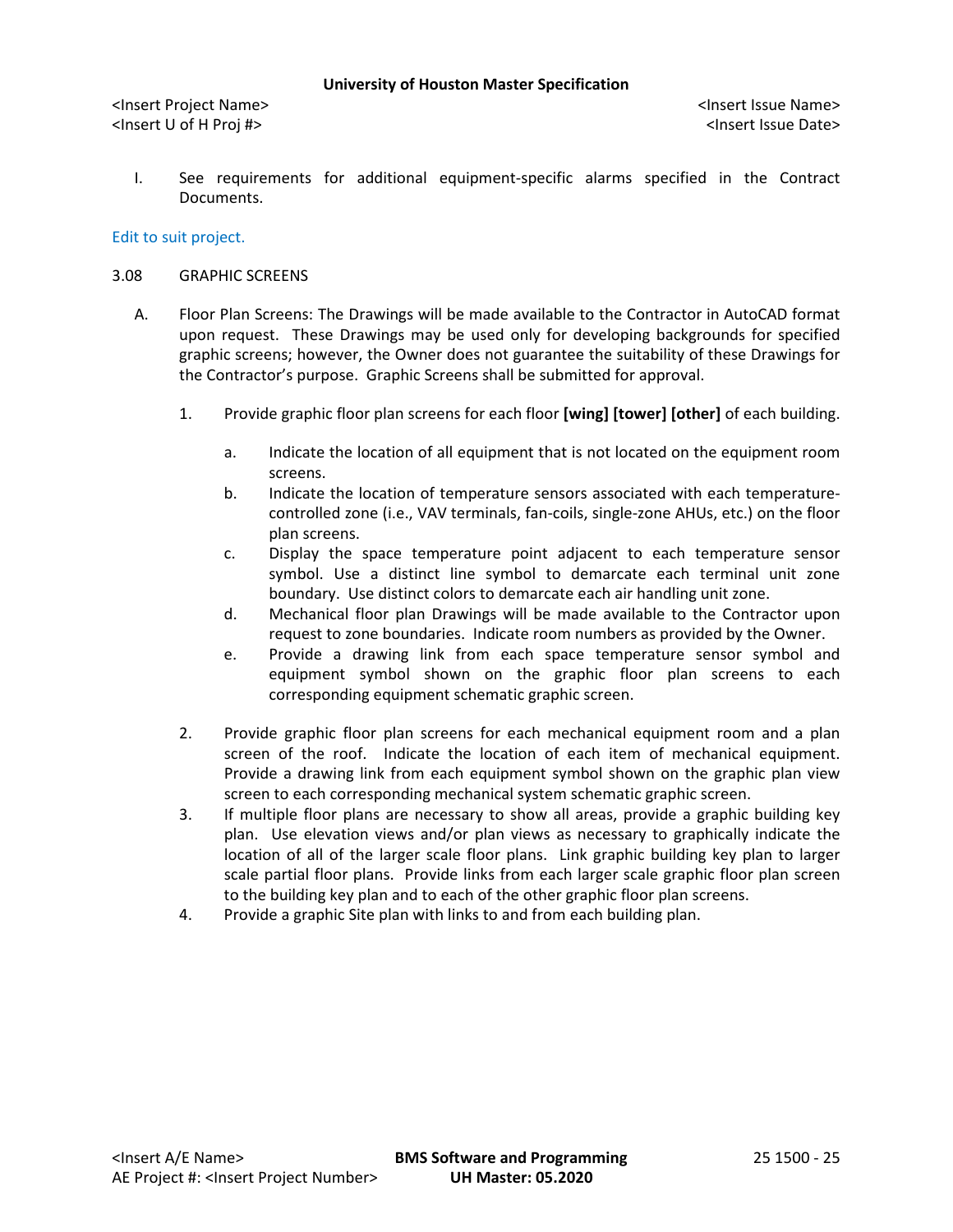- B. System Schematic Screens: Provide graphic system schematic screen for each HVAC subsystem controlled with each I/O point in the Project appearing on at least one graphic screen. System graphics shall include flow diagrams with status, setpoints, current analog input and output values, operator commands, etc. as applicable. General layout of the system shall be schematically correct. Input/output devices shall be shown in their schematically correct locations. Include appropriate engineering units for each displayed point value. Verbose names (English language descriptors) shall be included for each point on all graphics; this may be accomplished by the use of a pop-up window accessed by selecting the displayed point with the mouse. Indicate all adjustable setpoints on the applicable system schematic graphic screen or, if space does not allow, on a supplemental linked-setpoint screen.
	- 1. Provide graphic screens for each air handling system. Indicate outside air temperature and enthalpy, and mode of operation as applicable (i.e., occupied, unoccupied, warmup, cool-down). Link screens for air handlers to the heating system and cooling system graphics. Link screens for supply and exhaust systems if they are not combined onto one screen.
	- 2. Provide a graphic screen for each zone. Provide links to graphic system schematic screens of air handling units that serve the corresponding zone.
	- 3. Provide a cooling system graphic screen showing all points associated with the chillers, cooling towers and pumps. Indicate outside air dry-bulb temperature and calculated wet-bulb temperature. Link screens for chilled water and condenser water systems if they cannot fit onto one cooling plant graphic screen.
	- 4. Link screens for heating and cooling system graphics to utility history reports showing current and monthly electric uses, demands, peak values, and other pertinent values.
- C. Bar Chart Screens: On each graphic Bar Chart Screen, provide drawing links to the graphic air handling unit schematic screens.
	- 1. Provide a graphic chilled water valve screen showing the analog output signal of all chilled water valves in a bar chart format, with signals expressed as percentage of fully open valve (percentage of full cooling). Indicate the discharge air temperature and setpoint of each air handling unit, cooling system chilled water supply and return temperatures and the outside air temperature and humidity on this graphic. Provide drawing links between the graphic cooling plant screen and this graphic screen.
	- 2. Provide a graphic heating water valve screen showing the analog output signal of all air handling unit heating water valves in a bar chart format, with signals expressed as percentage of fully open valve (percentage of full heating). Indicate the temperature of the controlled medium (such as AHU discharge air temperature or zone hot water supply temperature) and the associated setpoint and the outside air temperature and humidity.